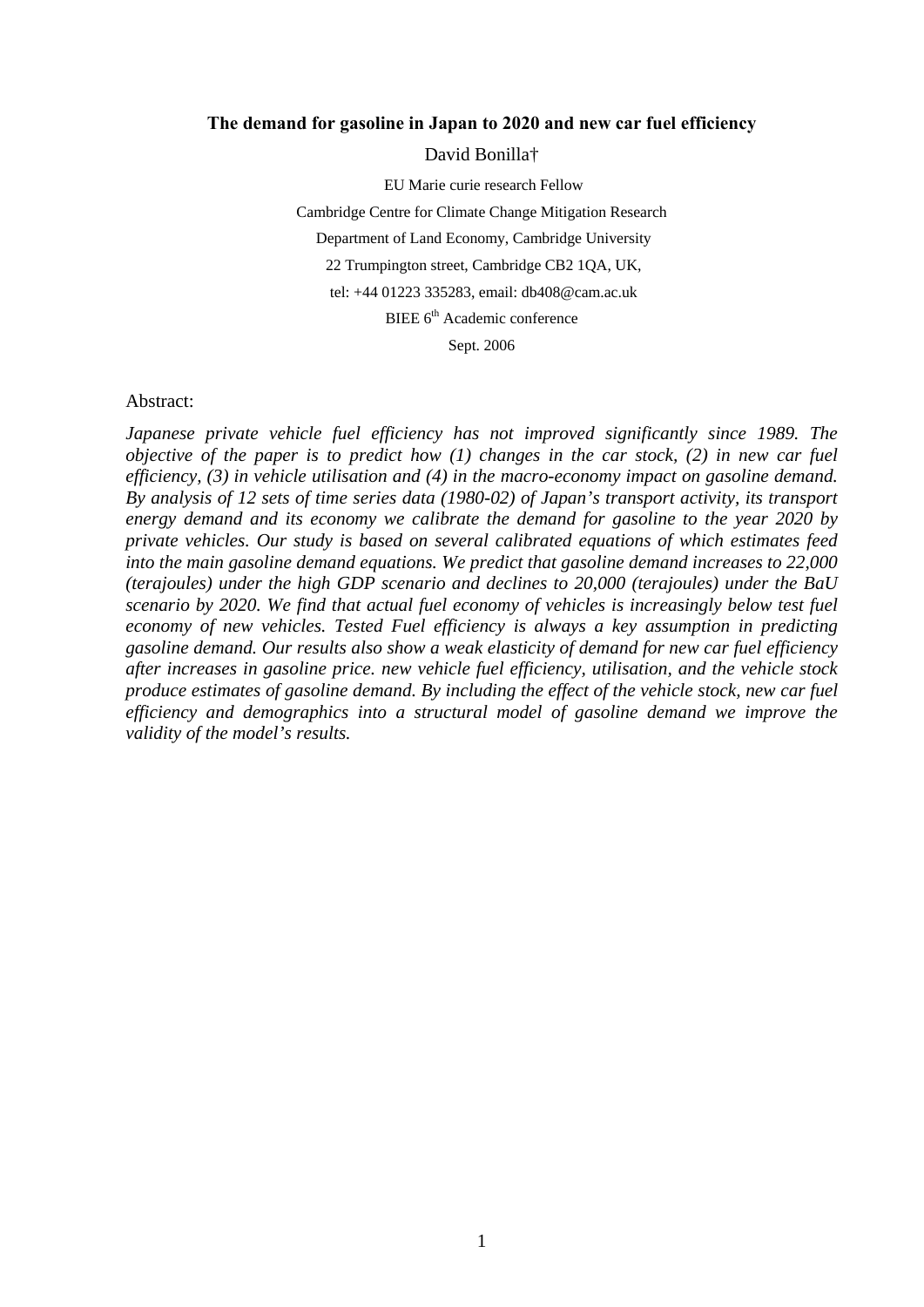## **1. Introduction**

Personal vehicle ownership in Japan has been responsible to a large extent for Japanese economic success following the Second-World War. Higher car ownership fuelled the economy and manufacturing sector strength. Such successful expansion in car ownership has led to the ever-higher demand for gasoline and as a result for oil. In 2004 Japan is the third largest oil consumer in the world, following the USA and China, of which one fourth was accounted for the transportation sector, (BP statistical review of World Energy, 2005).

The vehicle market is of interest because of the large impact of vehicle production and use on many public policy concerns including trade flows, business cycles, energy demand and air pollution (Berkovec, 1985, pp.195). Second the rapid growth in the stock of Japanese private vehicles has increased demand for gasoline. Therefore efforts to reduce oil import dependence, by increasing vehicle fuel efficiency, ought to be a top priority of energy policy making in Japan. This article focuses on road transport activity of private vehicles; the sector accounts for 60% of total transportation energy consumption in Japan.

In this research we examine changes in:

- Car stock:
- Mobility via private vehicles;
- Gasoline (energy) demand of private vehicles;
- Survival ratios of the vehicle stock.
- Gasoline prices, and personal income
- Number of drivers

Second we extend the methodology. Our car stock approach taken incorporates capital stock characteristics and fuel efficiency of the car stock into the gasoline demand model. Failure to include the capital stock can affect the validity of the models' results since gasoline demand is highly correlated to vehicle stock. Further such an omission can prevent the analyst from predicting gasoline demand accurately. In this research rather than assuming energy efficiency improvements by introducing a deterministic trend, data on energy efficiency of vehicles is used in explaining gasoline demand and in its projection.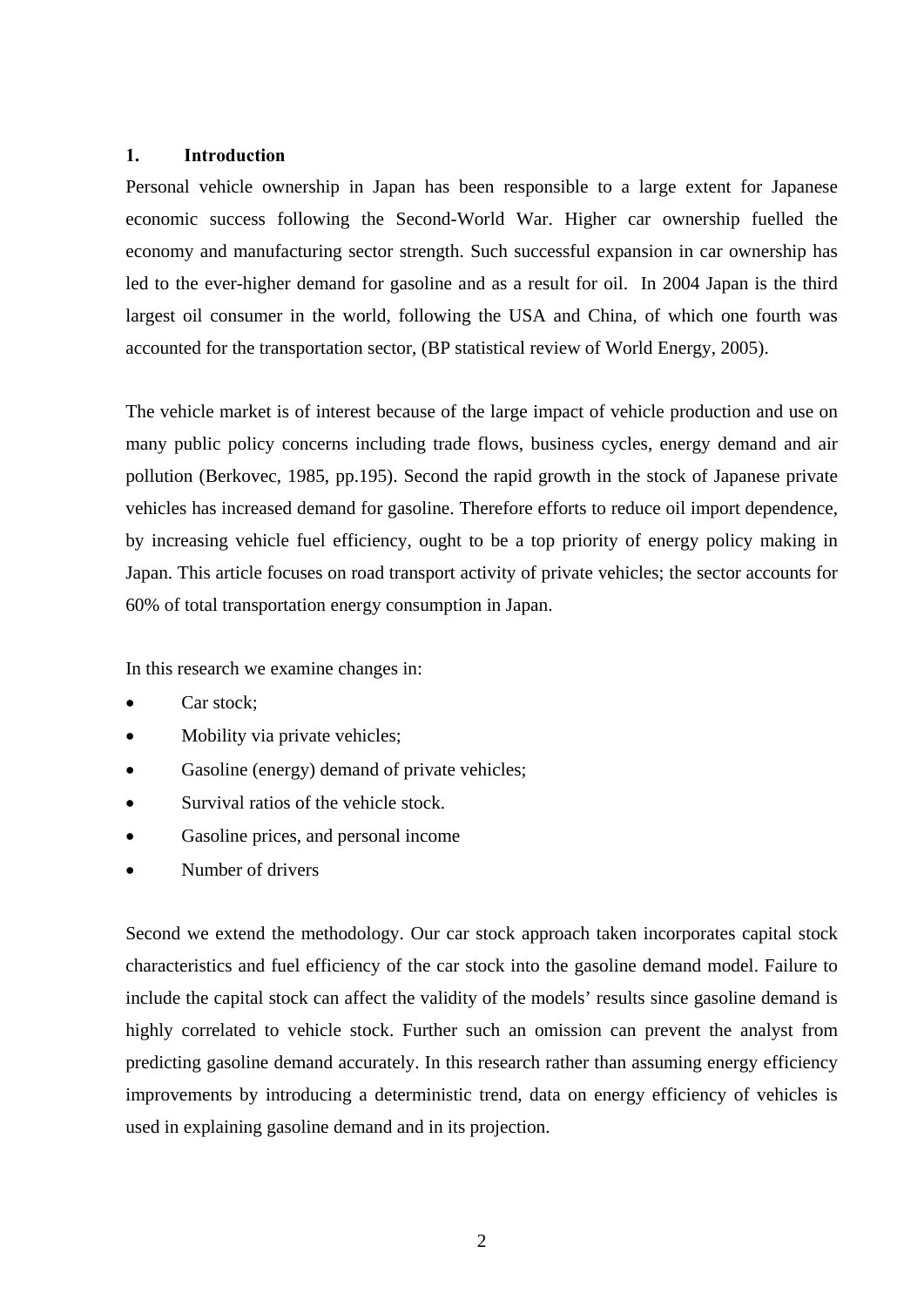Aside from Sakaguchi (2000) there is limited number of studies that have considered the joint effect of supply (stock of vehicles) and demand (licensed drivers) in estimating gasoline demand for Japan. Except for Mannering and Winston  $(1985)^{1}$  $(1985)^{1}$  $(1985)^{1}$  and Sakaguchi (2000), we go one step further by considering car utilisation and car ownership effects on gasoline demand. Further unlike many models, our model incorporates the effect of the number of drivers and population as we show in section 3 and 4. Many models of gasoline demand in the applied econometric literature and transport economics ignore the effect of annual demographic changes in the analysis of gasoline demand except for Gately (1990), and Schmalensee and Stoker (1999).

 Our results bear important implications for global oil demand and the energy security of the Japanese economy.<sup>[2](#page-2-1)</sup>

Our model of gasoline demand consider historical energy efficiency levels, and includes equations for the vehicle stock, population and household size. Our research contributes to clarify the historical drivers of gasoline and travel demand; we then propose a forecasting methodology to project gasoline demand. As said above our methodology includes the effects of the car stock, which few studies of gasoline demand of Japanese vehicles have done.

# **2. Data**

1

## **2.1 The Transportation sector in the Japanese energy economy**

In 2003 energy demand by the transportation sector accounts for 25% of total final energy consumption against 23% in 1990 and 21% in 1980 (figures from IEEJ, 2005). A large chunk of the increase in transportation energy demand and oil demand as a whole in Japan has come from passenger vehicles which consume mainly gasoline. In recent years growth in energy consumption by the transport sector has outstripped that of industry, with rates of growth averaging 1.4% per yr. (1980-90) against 1.0% during 1990-03 (Source: IEEJ, 2005).

<span id="page-2-0"></span><sup>&</sup>lt;sup>1</sup> Mannering and company adopt a conditional indirect utility function to capture vehicle choice and usage. Our approach differs from them in that we consider car utilisation explicitly and ignore vehicle choice. 2

<span id="page-2-1"></span> $\frac{1}{2}$  Hunt and Ninomiya (2003) can be added to important work on Japan's oil transport demand but they examine oil transport demand rather than gasoline demand using a sophisticated econometric model (structural time series technique). This paper is based on standard econometric techniques.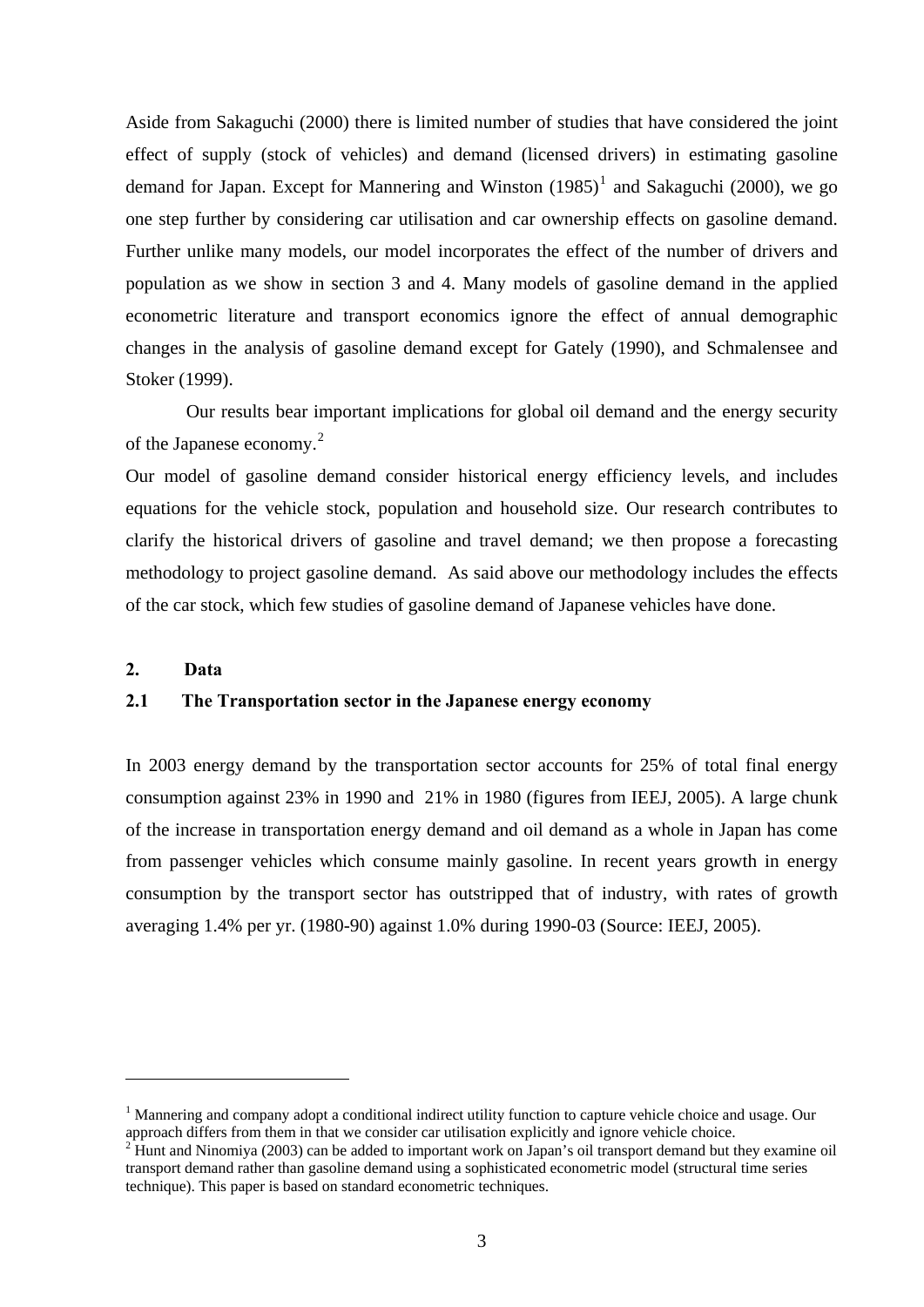#### **Gasoline demand**

Japan's gasoline demand has not decreased since 1987. Fig. 1 depicts that total Japanese gasoline demand (gasoline demand including private vehicles, company cars and trucks) has grown by an average of 4% per yr. during the 1990s surpassing its own rate of growth during the 1980s (2.1% per yr., MLIT). In the 1990s gasoline demand has also grown faster than distance travelled by vehicles suggesting that there has been a rebound effect, a recovery in demand following a period of low gasoline prices, on demand and a decline in the fuel efficiency of cars. These growth rates in the demand for gasoline have also outstripped those of GDP per-capita (1.14% per yr. in 1990-02). Equivalent figures for the USA show that energy use by automobiles and light trucks rose by 1.6% (1990-01) and by 1% (1980-90)<sup>[3](#page-3-0)</sup>. In Japan the recent growth in gasoline demand has been partly driven by higher sales of larger vehicles (luxury vehicles and sport utility vehicles or SUV's) as proportion of total vehicle sales (Sakaguchi, 2000). Therefore consumer preferences for less fuel-efficient cars such as these vehicles are crucial in determining the future growth of gasoline demand.



<span id="page-3-0"></span><sup>&</sup>lt;sup>3</sup> Transportation Energy Data Book (2004) pages 2-7. The data includes diesel consumption by light trucks.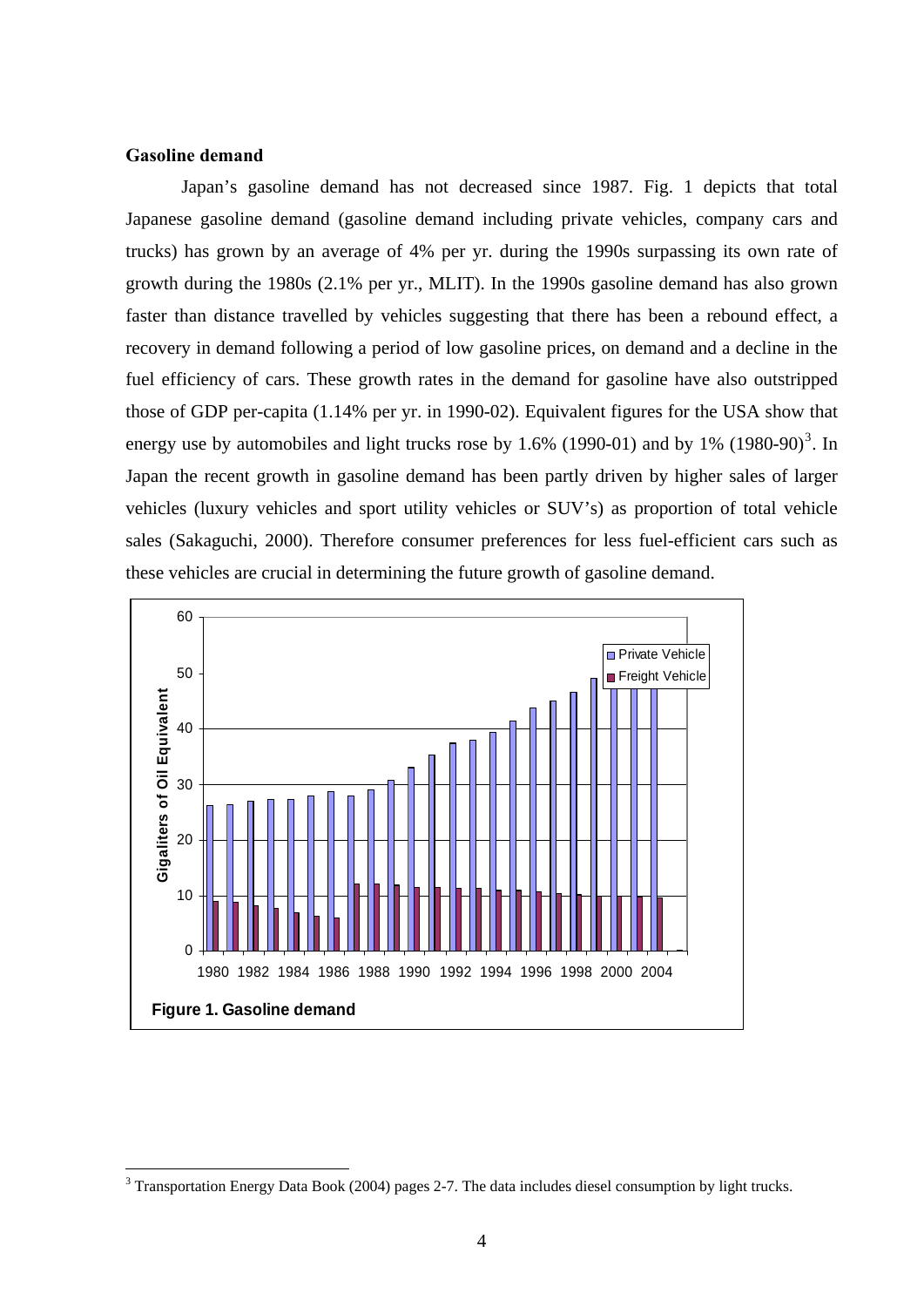In 2001, private passenger vehicles accounted for 80% of total gasoline consumption compared to 67% in 1990 and 68% in 1980. Therefore the use of private vehicles has gained a key role in the evolution of gasoline demand.

#### **2.2. Gasoline price, travel demand and income**

Figure 2 shows the time path of gasoline prices. While real gasoline prices have risen and decreased during the 1980-95 there has been an overall decline of 18% between 1983- 2001, with large drops appearing between 1995 and 1997 (Japan Statistical Association; Japan Statistical Bureau). Figure 2 also depicts that growth of vehicle-km travelled (private vehicles) is less correlated to growth in gasoline prices (-0.93) than to income growth (-0.95). In fact income grows faster than vehicle-km travelled until 1995: from that year on income grows below vehicle-km travelled. Below we explain how key variables impacting on gasoline demand have changed during 1980-2001. We pay particular attention to changes in the volume of licensed drivers, car ownership and vehicle usage.



#### **2.3. Vehicle stock and type**

**Figure 3** shows that the car stock in Japan continues to increase, despite the minimal growth in GDP per capita, since average car prices (for regular, small and mini cars) have fallen by 24% between 1980-2001. Hence the increase in the vehicle stock has led to higher gasoline demand. Although car sales turnover has declined from 12.5% in 1980 to 8.4 % in 2001, demand for vehicles continues.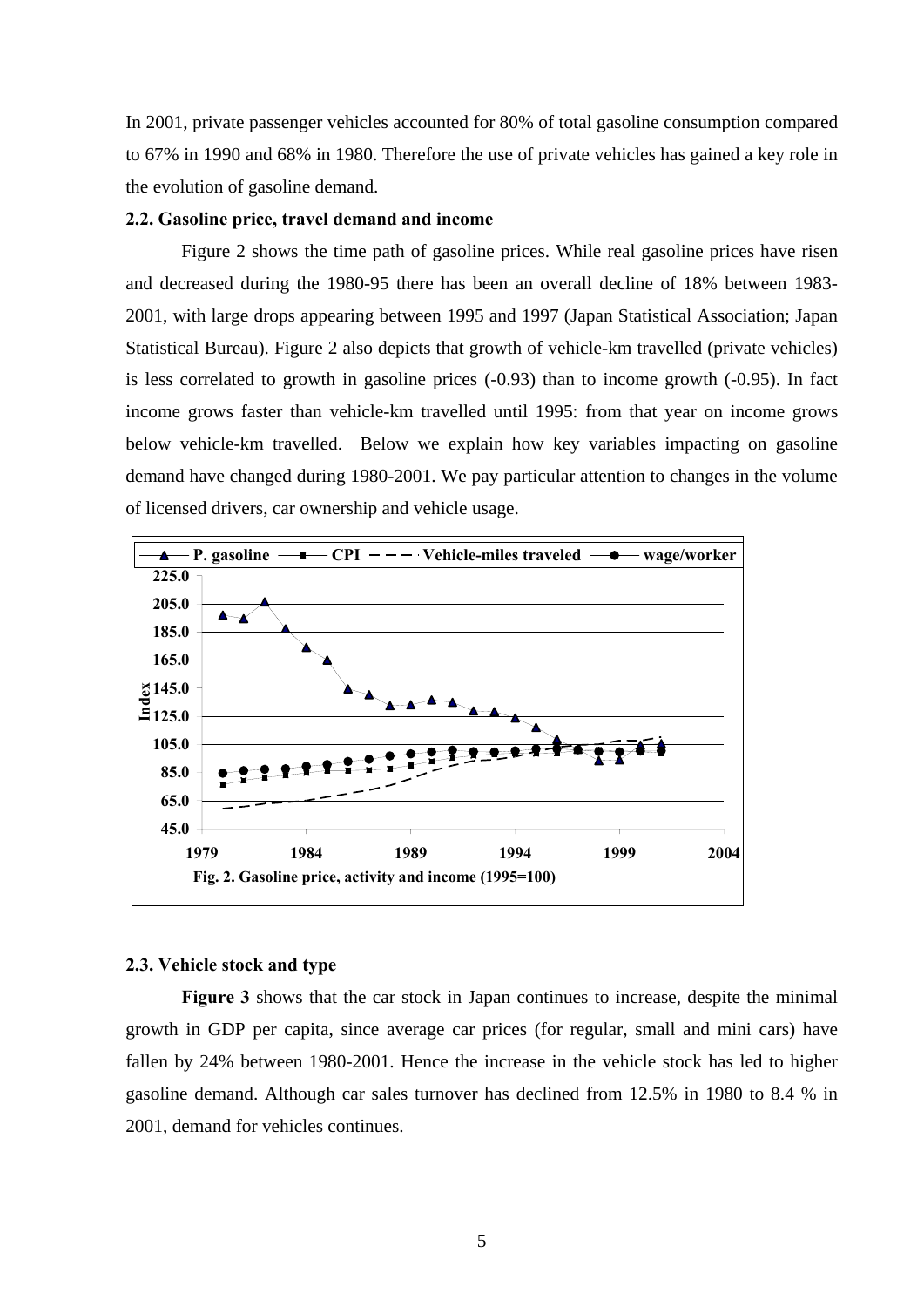

From 1975-2001 the passenger car stock (regular, small and mini-cars) grew reaching 53 million cars by 2001, representing a three-fold increase since  $1975<sup>4</sup>$  $1975<sup>4</sup>$  $1975<sup>4</sup>$ . In the 1980s Japan's car stock grows by 3.5% per year and by 4.3% per year in the 1990s. The minicar market in Japan has also grown rapidly (see Figure 3). In contrast the car stock in the USA grew by an average of 1.5% per year (1980-90) and by 0.4% (1990-01) (excluding vans counted as trucks but including light trucks; Transportation Energy Data Book, 2004).

Increases in the number of drivers and in car ownership have underpinned the growth of the vehicle stock in Japan. Also the percentage of households in Japan owning more than one car has grown from 15% in 1979 to 38% in 2002 (MILT, 2002*)*. Household size decreased from 3.25 persons-household in 1980 to 2.7 in 2001 (National institute of population and Social Security Research) decreasing the number of driving adults per household.

#### **2.4. Car utilisation**

<u>.</u>

Another determinant of gasoline demand is the mean annual car utilisation. Utilisation depends on both the car stock per capita and on the mean fuel intensity (Johansson and Schipper, 1997) In Japan car utilisation first declines and recovers by the late 1980s (data source: IEEJ, 2005). By the 1990s utilisation rates begin to fall to 9.5 (km/car) from a peak of more than (10.5 km/car) in 1990. Falling utilisation coincides with the decline in fuel efficiency of vehicles (the inverse of specific fuel consumption) and this decrease in fuel efficiency drove up costs of transportation per km (driven) reducing vehicle utilisation.

<span id="page-5-0"></span> $4$  1991 marks the peak in growth rates for passenger cars (9.3% y-on-y); thereafter it declines to as low as 1.9% ( y-on y) in 2002 (JAMA, 2003).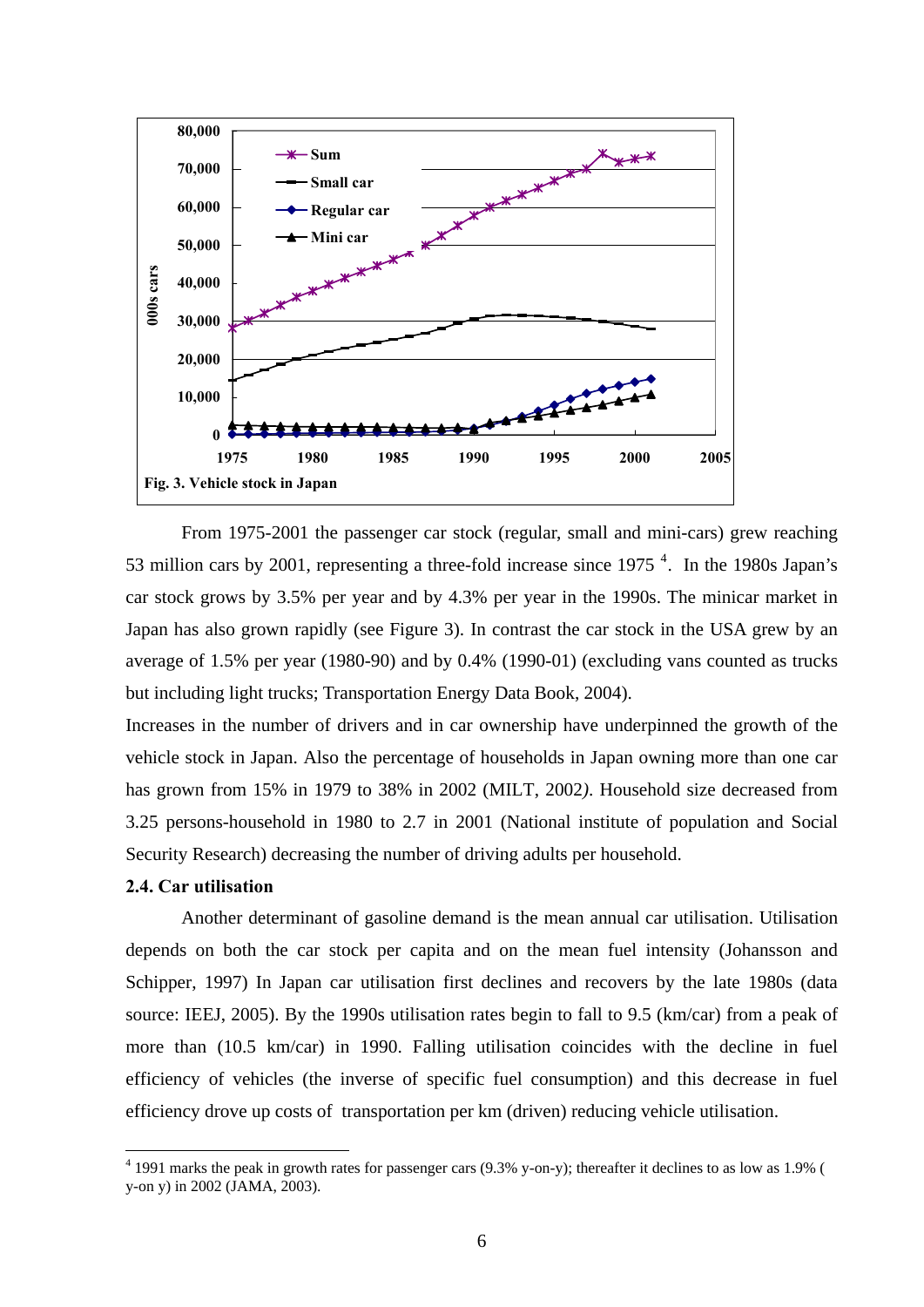#### **2.5. Vehicle fuel efficiency**

Improving efficiency is key to reducing gasoline demand. Actual Vehicle fuel efficiency (the inverse of car specific fuel consumption (litre/km)) improvements during the 1980s and 1990s are plotted in Fig. 4. Has vehicle efficiency improved faster than mobility (vehicle-m)? In 1980-90 vehicle efficiency (km/litre) rises by an average of 2.3% per yr. with vehicle (km) travelled growing by 3.3% in the same period; by the 1990s, however, demand for mobility continued to outpace improvements in car efficiency (Source: IEEJ, 2005). In fact car efficiency improvements flattened during the 1990s. Hence vehicle efficiency has not improved enough to offset the new demand for mobility in Japan; efficiency has not improved since 1989. Equivalent figures for the USA show that car fuel efficiency rose dramatically during 1980-1990 (average 2.2% per yr.) and continue to rise through the 1990s by 0.74% (ORNL, US Transportation Energy Data Book, 2004).



# **3. Overview of the Model Structure**

 In the main model gasoline demand (terajoules) is estimated over the historical (1980-2002) and forecast (2003-2020) period on the basis of economic functions. Fuel efficiency of onroad vehicles (kilometres per litre) for a given year is converted into gasoline demand turning into the basis for the estimation of energy consumption. Numerical solutions are specified in technological terms (new car fuel efficiency), and are built-in to behavioural (vehicle use, number of drivers) and regulatory responses such as fuel efficiency standards applicable to vehicles. Appendix A shows a list of variables and units used in the model.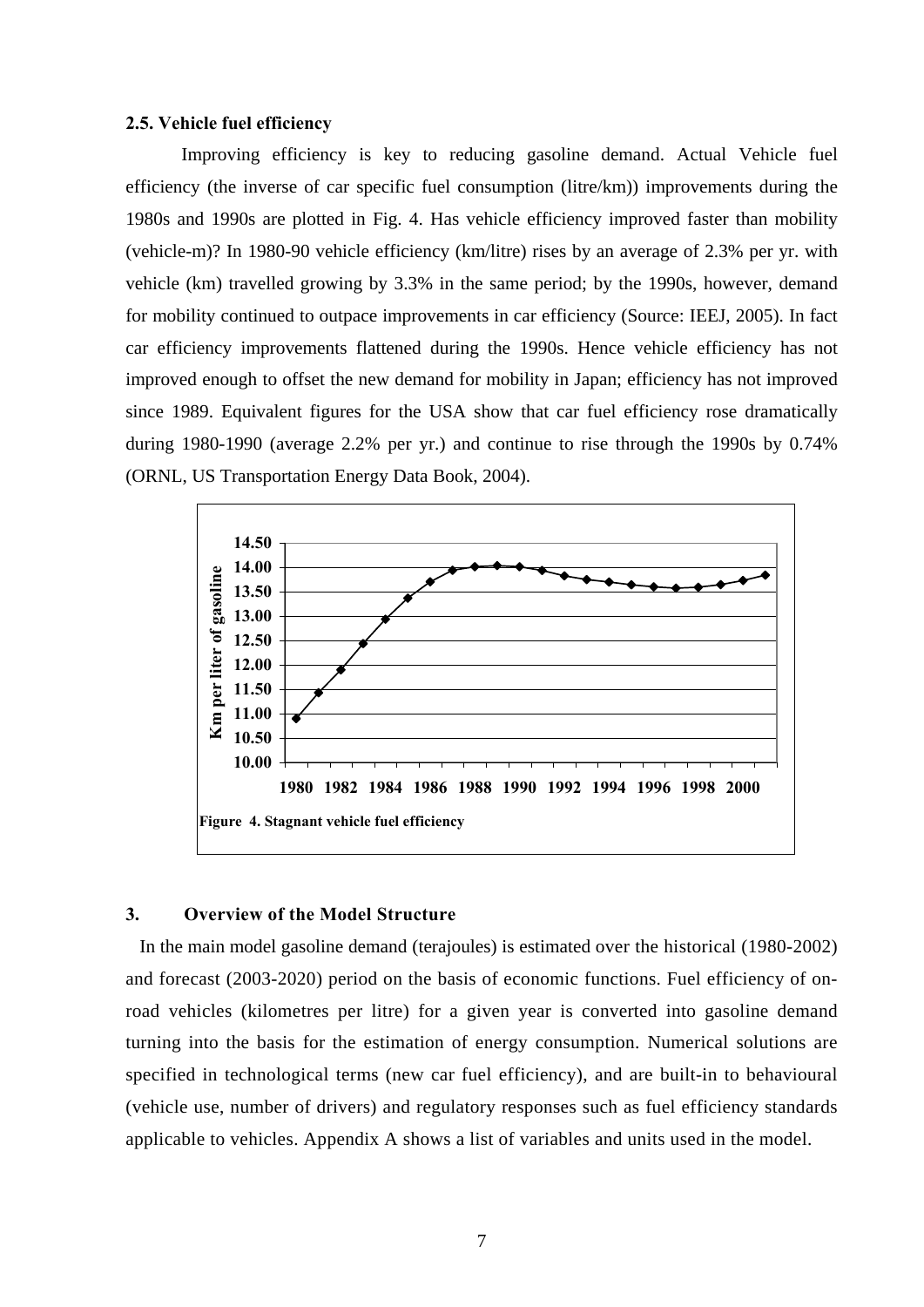The gasoline demand model is built to mix with the main time series model using the equations of three vehicles types: small, standard and mini. In this analysis of gasoline demand each set of vehicles are disaggregated at various levels depending on the year. These vehicle types are given in Table 1.

|                                       | Engine size % of market | Engine size % of market |  |
|---------------------------------------|-------------------------|-------------------------|--|
| Vehicle class                         | 1988                    | 2003                    |  |
|                                       |                         |                         |  |
| Small $(<2000$ cc)                    | 91                      | 44                      |  |
| Mini $(< 660$ cc)                     | 4                       | 28                      |  |
| <b>Standard</b>                       |                         |                         |  |
| $(Medium - large)$                    | 4                       | 28                      |  |
| Source: IEEJ, 2003, pp. 125, table 12 |                         |                         |  |

**Table 1: Vehicle Types Employed in the Model** 

# **4. Estimating Japan's vehicle stock**

Gasoline demand is a derived demand since it depends on vehicle stock of gasoline fuelled vehicles. In this section we explain how the vehicle stock and vehicle sales are estimated. Economic theory suggests that the vehicle stock is a function of past investment (in vehicles), utilisation rate of older vehicles, investment in new vehicles and their current utilisation (Berndt and Botero, 1995, pp. 5). In what follows we estimate a demand function of vehicles and explain the vehicle stock that survives for the three vehicle types.

## *Surviving vehicle stock overtime*

In this formulation vehicle sales act as inputs to estimate vehicle stock to 2020.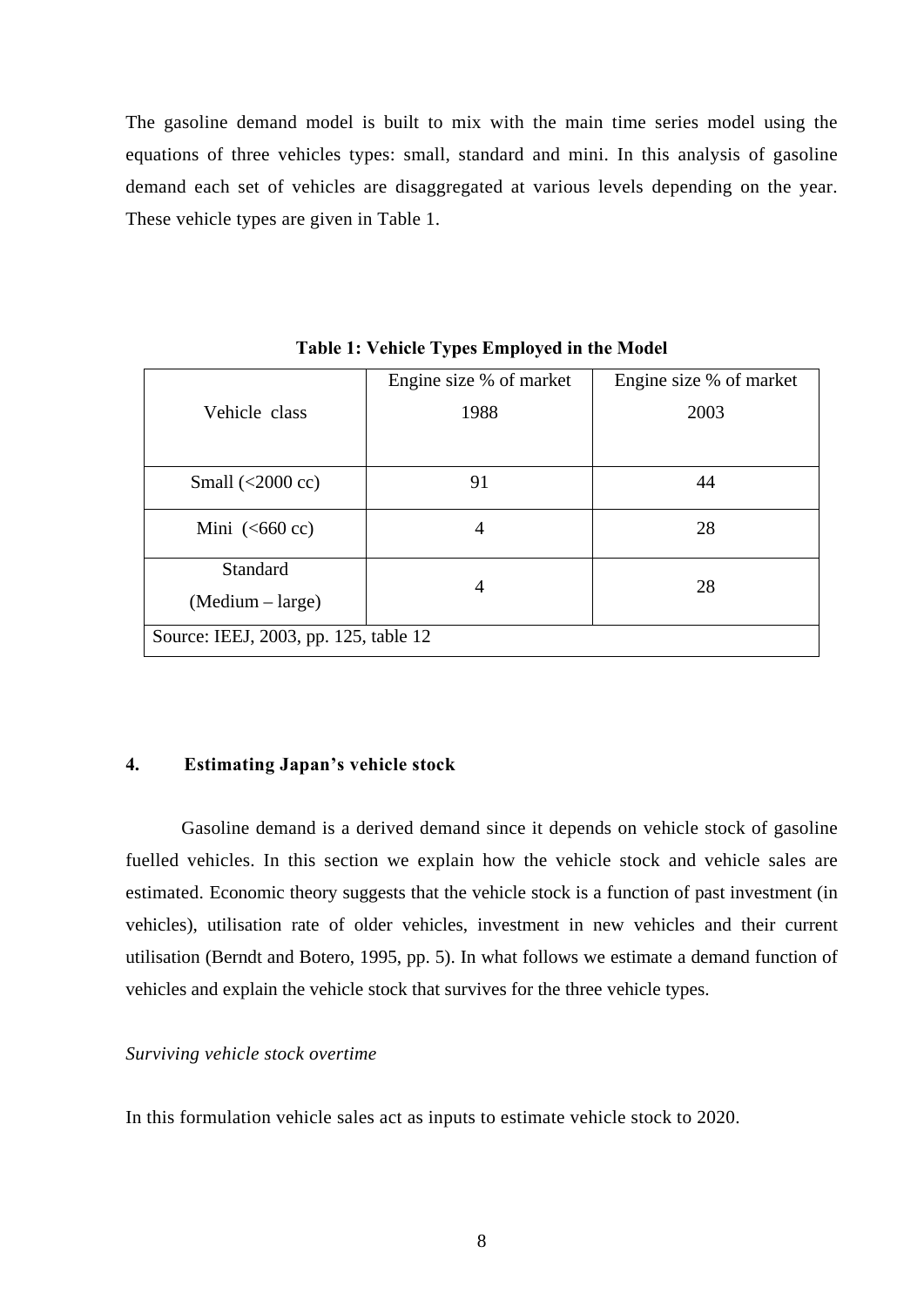We estimate the surviving vehicle stock assuming vehicles are uniquely a function of vehicle sales and the age of the vehicle. The function for the vehicle sales and surviving vehicles stock is of the following form:

$$
\sum_{m=1}^{18} SALES_{i} \times \gamma_{i}^{m} = \left(sales_{i}^{t} \times \gamma_{i}^{1}\right) + \left(sales_{i}^{2} \times \gamma_{i}^{2}\right) + \dots \left(sales_{i}^{18} \times \gamma_{i}^{n}\right)
$$
\n
$$
\tag{1}
$$

Where,

| <b>SALES</b> | $=$ vehicle sales for i vehicle per year (000's); |
|--------------|---------------------------------------------------|
| γ            | $=$ survival rate of vehicle i;                   |
| m            | $=$ age of vehicle: 1 to 18 years;                |
| $\mathbf{i}$ | $=$ vehicle type;                                 |

Function 1 is applied to data for years 1978 to 2020. For example for vehicles surviving into 1996 sales data for 1978, through 1996 are adjusted (using Eq. 1) yielding the vehicle stock in years 1996 onwards. Eq. 1 is plugged into Eq. 1.1 into a dynamic equation of vehicle stock where vehicle stock of age m is a subset of surviving vehicle stock.

And the function for (surviving) vehicle stock is, ignoring the t subscript in the right hand side term:

and the function for vehicle stock is:

$$
SURSTOCK_{t} = \sum_{s=1969}^{t+1980} SALES_{t} \times \gamma_{t}
$$
\n(1.1)

Where,

*s* = *vehicle sales in* 1969, 1970,...,  $(t = 0, \ldots, 21),$  $=$  survival ratio of vehicle agem;  $\textit{SURSTOCK}$  = surviving carstock is the number of vehicle i of age m which have survived; = new car sales; *SALES* γ  $i$  = vehicle type.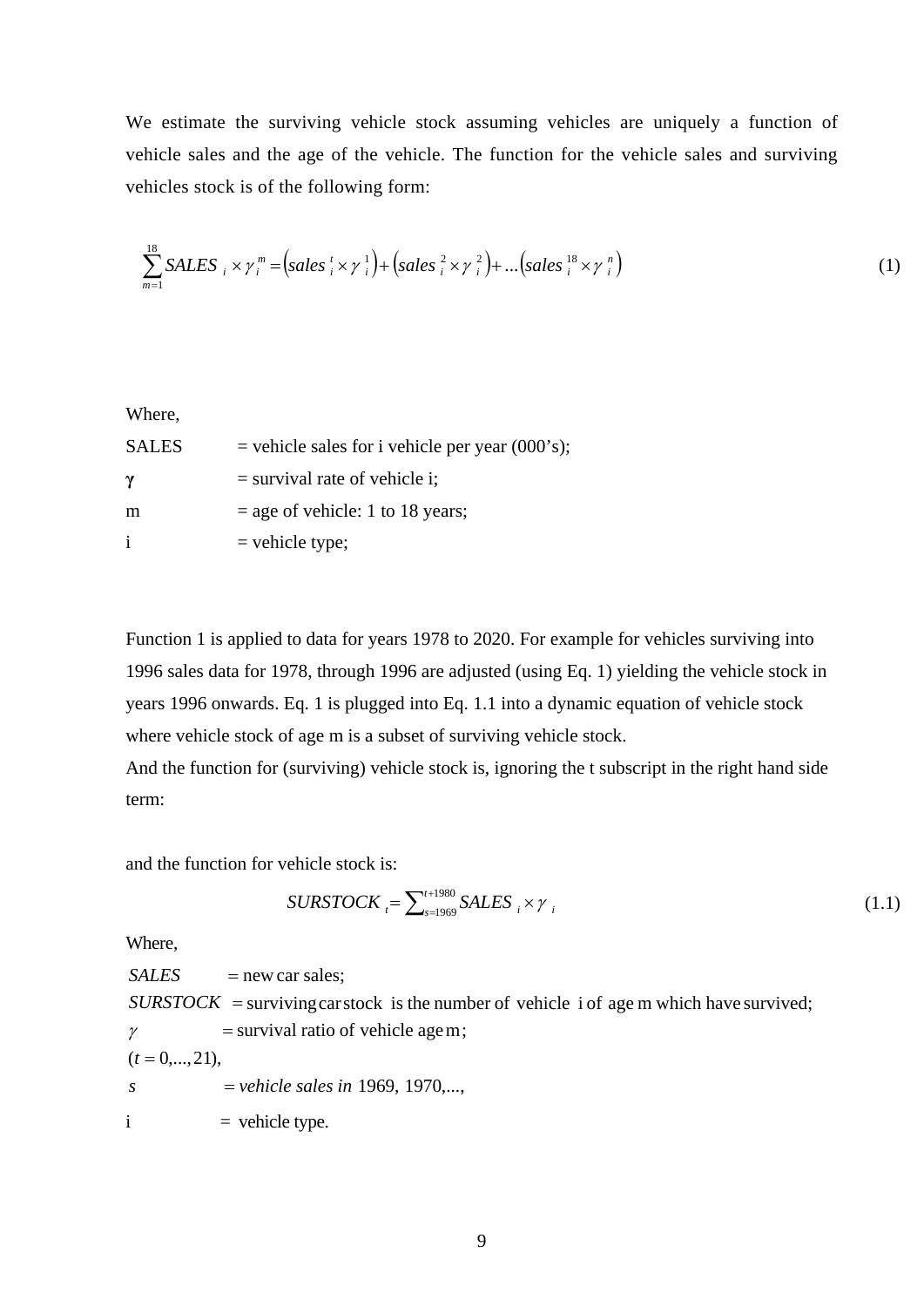SURSTOCK yields the vehicle stock. To project the growth to 2020 in vehicle stock as shown in Eq. 1 vehicle sales are determined by using a time series equation . Relevant data is available in MLIT (JAMA, Handbook, 2003) as well as IEEJ (2003). <sup>[5](#page-9-0)</sup> Vehicle sales attributed to the different vehicles is estimated on the basis of oil price level at CFI, car ownership, past car ownership, and dummy variables.<sup>[6](#page-9-1)</sup> The data has been obtained in time-series form for the period 1980-2003. The time-series data is derived on the basis of actual figures for only 3 vehicle types 1980- 2003. Fitted data for vehicle sales are obtained through OLS and it is these figures which are then sent to the gasoline demand equation described in Section 6. The IEEJ (2003) only documents, however, disaggregated data by 3 types of vehicles which restricts the level of disaggregation in our model.

## *Sales weighted fuel efficiency of vehicle stock*

1

As in other countries vehicle fleet fuel efficiency is a product of past changes in the mix of vehicles, which in turn, is determined by new vehicle fuel efficiency and car sales. Demand for new vehicle efficiency is always affected by gasoline price, the latter being the most important factor (Greene, 1990).

Econometric analysis for average fuel efficiency of new cars for Japan reveals gasoline price elasticity of such efficiency of 0.06 using data of 1980-2002. This elasticity is quite small.<sup>[7](#page-9-2)</sup> Figure 1 is determined by using test fuel efficiency data of (new) vehicles weighted (published by JAMA's, Automobile guidebook), by sales data of the 3 vehicle types under discussion. The fuel efficiency of ith vehicle stock was estimated using equations 2, 2.1, 2.2 of the following form:

<span id="page-9-0"></span><sup>5</sup> Survival rates are estimated over time and annually. Hence we use two equations to estimate surviving vehicle stock.

<span id="page-9-1"></span><sup>&</sup>lt;sup>6</sup> Berkovec (1985) shows that econometric estimates of vehicle demand and scrappage can be used to simulate the vehicle market.

<span id="page-9-2"></span><sup>&</sup>lt;sup>7</sup> This calculated elasticity is estimated using data of a period of mostly falling gasoline prices. Greene (1990) reports a similar elasticity for US data for falling prices (1983-89) but most elasticities reported by him lie well above 0.06. The data used in the Greene study includes data of Japanese car manufacturers on new car fuel efficiency.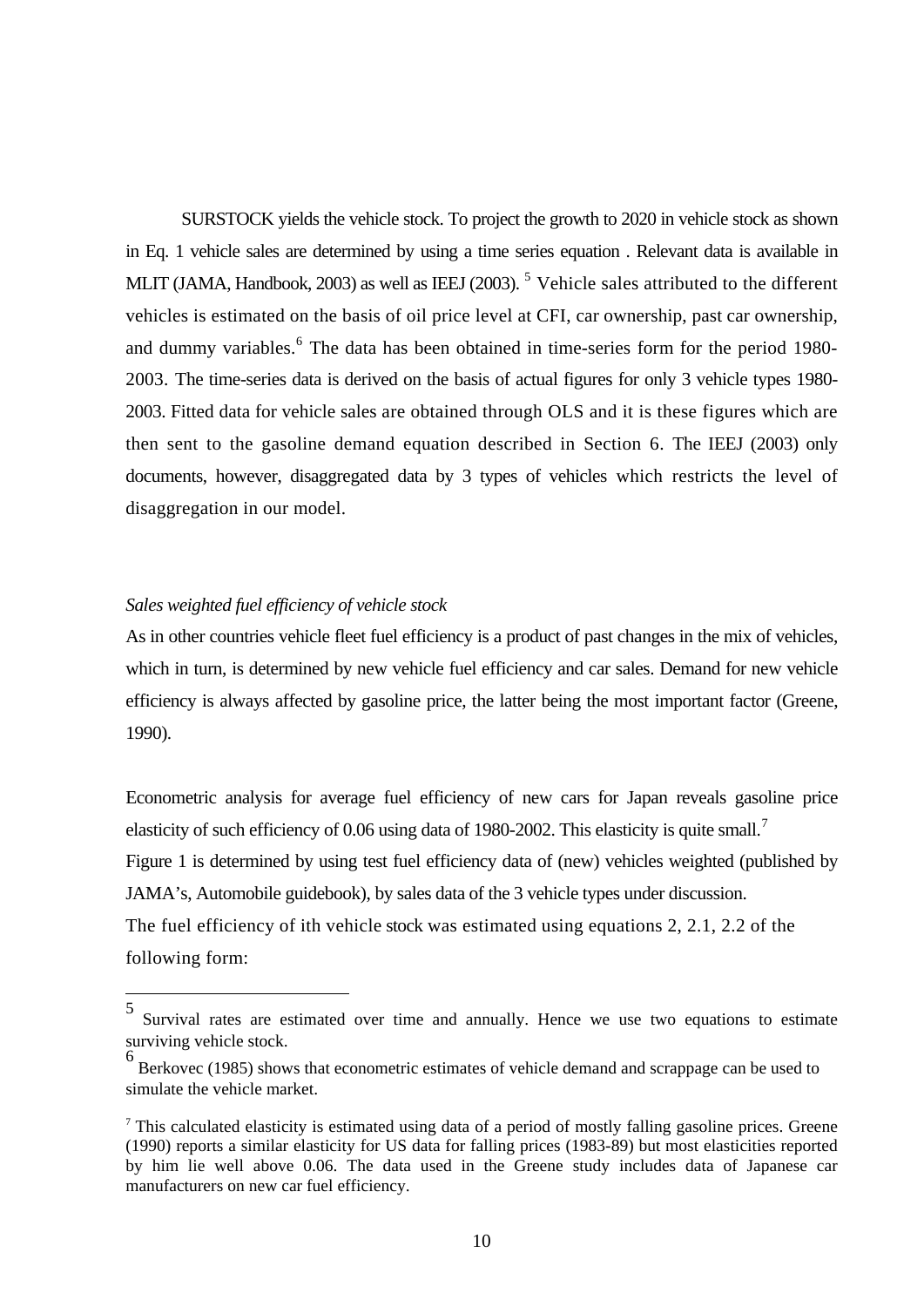$$
MSH_{i} = \frac{SALES_{i} \cdot (2)}{\sum_{i} TSALES_{i}}
$$

and,

$$
\sum_{i=\text{Vehicles}}^{N} TSALES_{i} = SALES_{\text{MINI}} + \dots + SALES_{\text{STANDARD}} \tag{2.1}
$$

Where,

| <b>SALES</b>  | $=$ Sales of ith vehicles (in millions) per year;          |
|---------------|------------------------------------------------------------|
| <b>TSALES</b> | $=$ total sales (standard, small, mini vehicles) per year; |
| <b>MSH</b>    | $=$ market share of ith vehicle $(\%);$                    |
| $\mathbf{i}$  | $=$ regular, small, mini vehicles;                         |
| t             | $= 1980,, 2002$                                            |

In Eq. 2.1 the market share of the ith vehicle at year t is calculated. Eq 2 is applied to data from 1980 to 2003.

Eq 2.2 describes how weighted fuel efficiency is arrived at using data on fuel efficiency (sales weighted). All variables, except percentage shares, are given in kilometers per litre per vehicle.

$$
WFE_{i} = \frac{TAEF_{i}}{EFF_{i} \times MSH_{standard}} + \left[EFF_{i} \times MSH_{small} + \left[EFF_{i} \times MSH_{min} + \left[EFF_{i} \times MSH_{min} + \left[EFF_{i} \times MSH_{min} + \left[EFF_{i} \times MSH_{min} + \left[EFF_{i} \times MSH_{min} + \left[EFF_{i} \times MSH_{min} + \left[EFF_{i} \times MSH_{min} + \left[EFF_{i} \times MSH_{min} + \left[EFF_{i} \times MSH_{min} + \left[EFF_{i} \times MSH_{min} + \left[EFF_{i} \times MSH_{min} + \left[EFF_{i} \times MSH_{min} + \left[EFF_{i} \times MSH_{min} + \left[EFF_{i} \times MSH_{min} + \left[EFF_{i} \times MSH_{min} + \left[EFF_{i} \times MSH_{min} + \left[EFF_{i} \times MSH_{min} + \left[EFF_{i} \times MSH_{min} + \left[EFF_{i} \times MSH_{min} + \left[EFF_{i} \times MSH_{min} + \left[EFF_{i} \times MSH_{min} + \left[EFF_{i} \times MSH_{min} + \left[EF\right] + \left[EF\right] + \left[EF\right] + \left[EF\right] + \left[EF\right] + \left[EF\right] + \left[EF\right] + \left[EF\right] + \left[EF\right] + \left[EF\right] + \left[EF\right] + \left[EF\right] + \left[EF\right] + \left[EF\right] + \left[EF\right] + \left[EF\right] + \left[EF\right] + \left[EF\right] + \left[EF\right] + \left[EF\right] + \left[EF\right] + \left[EF\right] + \left[EF\right] + \left[EF\right] + \left[EF\right] + \left[EF\right] + \left[EF\right] + \left[EF\right] + \left[EF\right] + \left[EF\right] + \left[EF\right] + \left[EF\right] + \left[EF\right] + \left[EF\right] + \left[EF\right] + \left[EF\right] + \left[EF\right] + \left[EF\right] + \left[EF\right] + \left[EF\right] + \left[EF\right] + \left[EF\right] + \left[EF\right] + \left[EF\right] + \left[EF\right] + \left[EF\right] + \left[EF\right] + \left[EF\right] + \
$$

 $(i = \text{mini cars}, \text{standard}, \text{etc.})$ 

$$
(\,t=1980,...,2003)
$$

Where,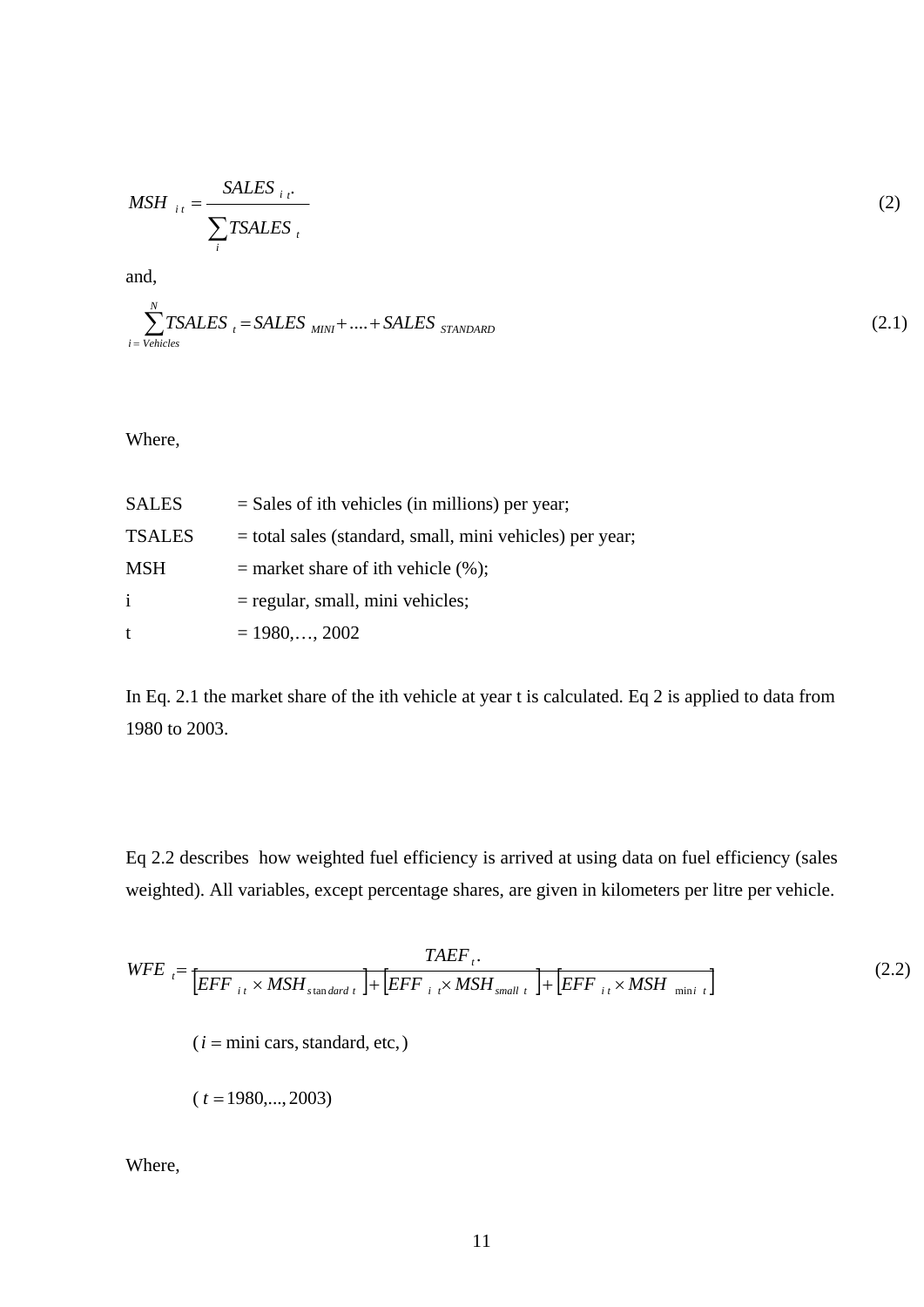| <b>WFE</b>  | $=$ weighted fleet fuel efficiency taking into account of vehicle sales;                   |
|-------------|--------------------------------------------------------------------------------------------|
| <b>TAEF</b> | $=$ total (all new vehicles) average test efficiency in driving mode 10.15;                |
| <b>MSH</b>  | $=$ market share of ith car (percentage);                                                  |
| <b>EFF</b>  | $=$ test fuel efficiency (new vehicle) for ith vehicle in 10.15 driving mode. <sup>8</sup> |
|             | The three variables are given in units of kilometers per liter per vehicle.                |

And for vehicle i,

$$
AFE_{i} = \left[ EFF_{i} \right] \times \left[ WFE_{i} \right]
$$

Where,

<u>.</u>

| <b>WFE</b> | $=$ sales weighted fuel efficiency (as defined in Equation 2.2 (km/l); |
|------------|------------------------------------------------------------------------|
| AFE        | $=$ Adjusted new car fuel efficiency of ith vehicles (km/l);           |
| <b>EFF</b> | $=$ Test fuel efficiency (new vehicle) at (km/l). <sup>9</sup>         |
| i.         | $=$ regular, small, mini vehicles;                                     |
| t          | $= 1980,, 2002$                                                        |

(2.3)

AFE (Eq. 2.3) is the product of test fuel efficiency of new cars and fuel efficiency (sales weighted). In Eq. 2.3 the adjusted new car fuel efficiency (AFE) is calibrated using data on test fuel efficiency (EFF). AFE is formulated as a function of weighted fuel efficiency and test (new car) fuel efficiency for each of the three vehicle types. This calculation (Eq. 2.3) is made for vehicle sales of all vehicles types to determine their real fuel efficiency for years 1980- 2003, as shown in Figure 5.

<span id="page-11-0"></span><sup>8</sup> Data from IEEJ, 2003, p. 125 and Japan Automobile Manufacturers Association (JAMA), Jidousha Guidebok. Data for TAEFF is found in IEEJ (2003, pp. 125); for EFF in JAMA guidebook (2003); and for MSH based on sales data of JAMA Handbook (2003). 10.15 driving mode refers to the driving cycle of Japanese drivers in which urban and highways environments are considered to reflect a typical driving pattern. This pattern is then used by Japanese Government to determine the fuel efficiency of vehicles.

<span id="page-11-1"></span><sup>9</sup> This fuel efficiency data (IEEJ, 2003, p. 125) is revised every two years by IEEJ/EDMC.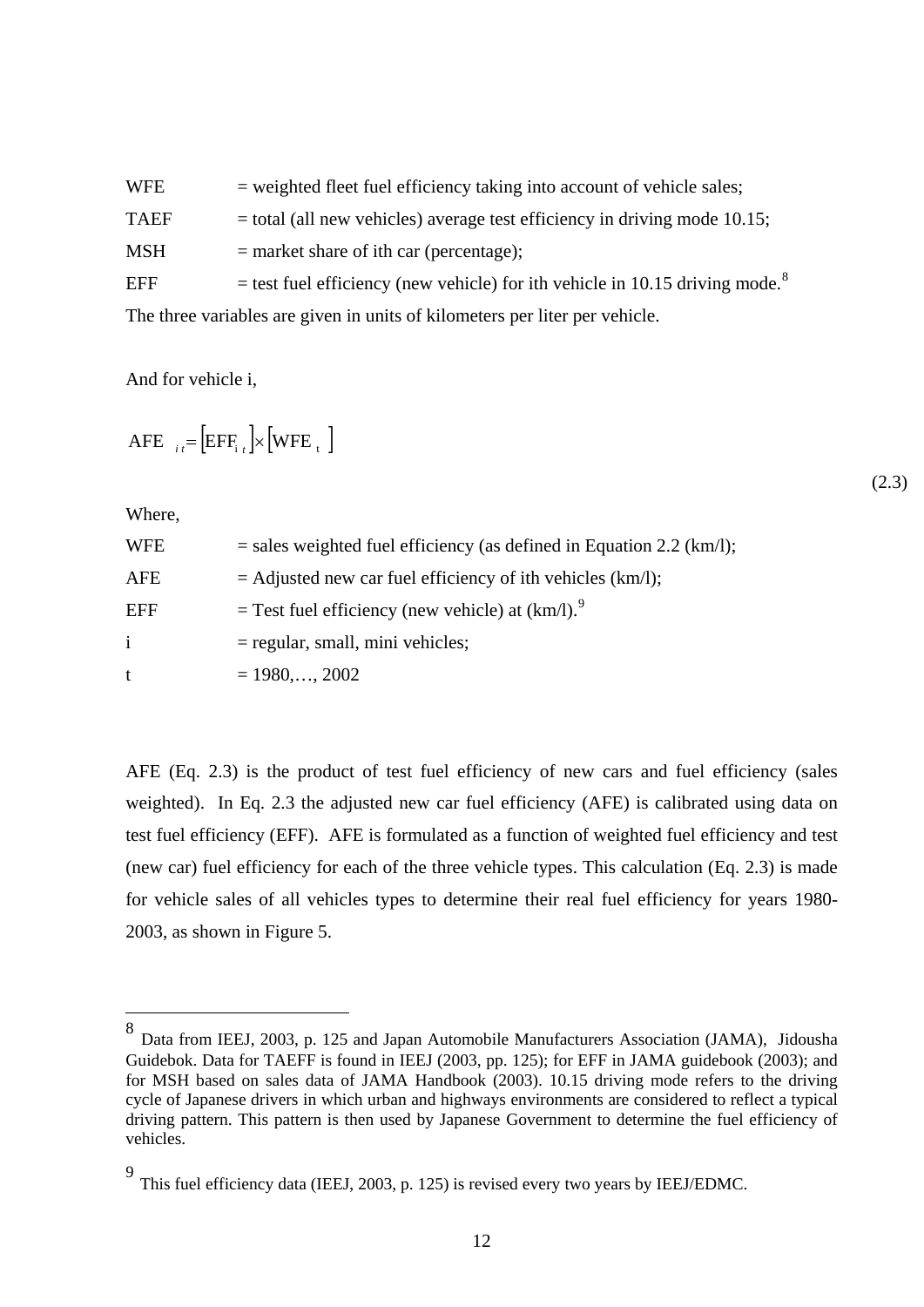

After adjusting our fuel fefficiency data for sales of each of the three types of vehicles we find that the differential between tested fuel efficiency of the stock and sales weighted fuel efficiency (fig. 5) diverges from 17% for 1978 to 35% for 2003. Hence sales weighted fuel efficiency of the vehicle fleet is lower than tested fuel efficiency. The adjustment made removes the bias for higher fuel efficiency of the original data based on fuel efficiency of new vehicles that includes the effect of fuel efficiency standards.

# *Standard and small cars fuel efficiency*

 The estimation of small (new) cars fuel efficiency and that of mini (new) vehicles is conducted similarly.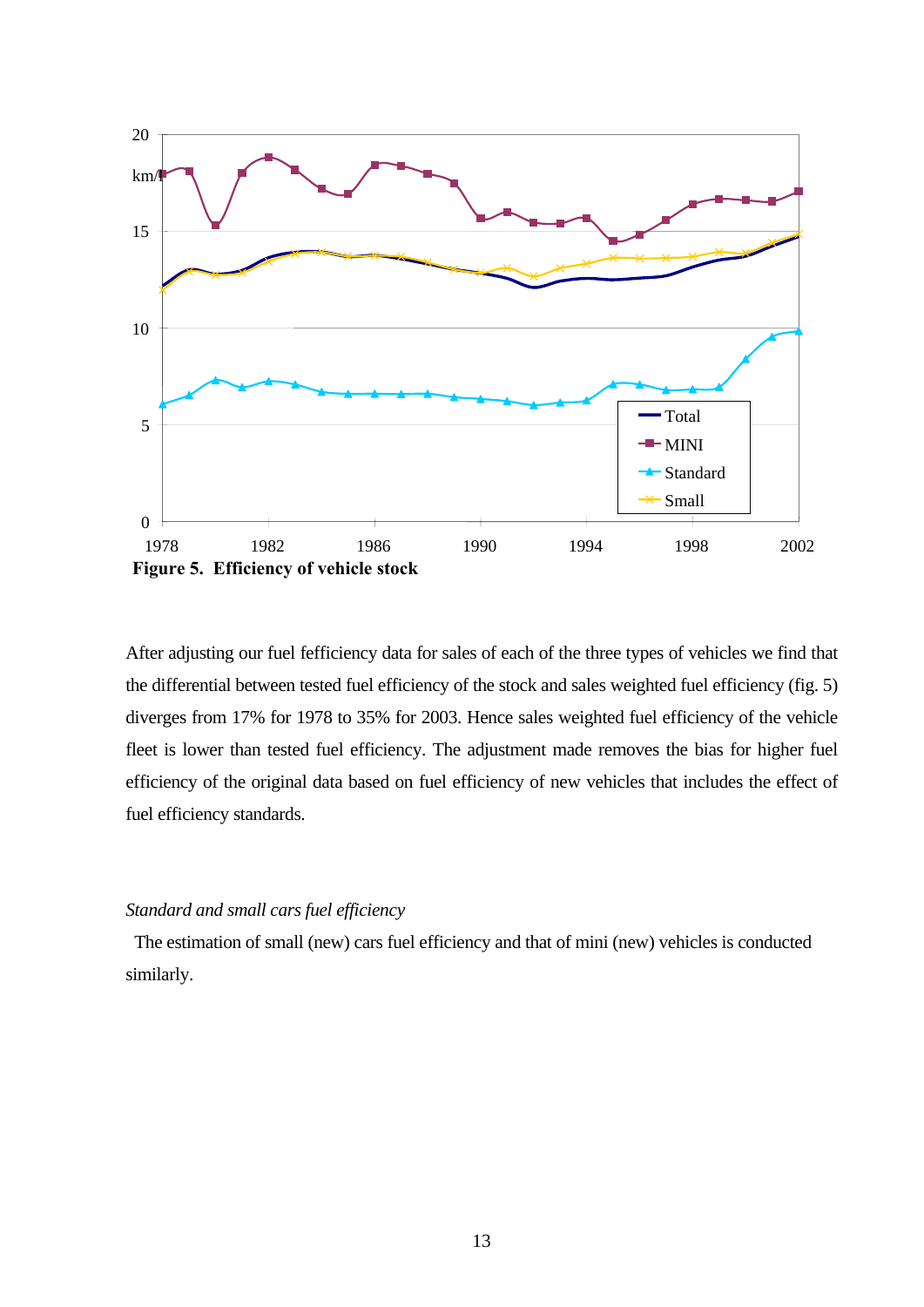#### **5. Estimating gasoline Consumption**

The estimation of energy consumption by vehicle is determined on the basis of co-dependent economic and technological relationships.

#### *Energy Consumption in Road Transport*

 The energy efficiency of vehicles changes over time in response to changing consumer preferences for larger or smaller vehicles, gasoline prices and R& D expenditure policies designed to reduce the fuel intensity of the vehicle stock. A set of these policies including promotion of low emission vehicles, fuel efficiency of new vehicles, and improved traffic flow and mandatory agreements between the Japanese government and vehicle manufacturers is estimated to reduce fuel use by road vehicles by 54.9 (Mt- $CO<sub>2</sub>$ ) or by 18% by 2010 of emissions of that sector (Minato, 2005). Mandatory fuel efficiency standards alone are expected to reduce carbon dioxide emissions by 21  $Mt$ - $CO<sub>2</sub>$  by 2010. The effect of decreasing fuel intensity of the vehicle fleet is accelerated by driving behaviour since larger and newer cars are driven substantially more kilometres per year than older or smaller cars. Hence, the on-road impact of new, more (or less) energy intensive, vehicles is greater than their numbers show.

Gasoline demand is obtained by an equation that includes the ratio of the product (vehicle stock times vehicle use), to fuel efficiency of the stock defined in Eq. 2.3 for the three vehicles. Gasoline demand for the ith vehicle is obtained by applying the following form:

$$
\sum_{m=1}^{18} GDAP \& \sum_{i=1}^{m} \times uti_{i} = \left[ \frac{\left( \operatorname{stock} \frac{1}{i} \times uti_{i} \right)}{AFE}_{i} \right] + \left[ \left( \operatorname{stock} \frac{2}{i} \times uti_{i} \right) \right] + \dots \left[ \left( \operatorname{stock} \frac{18}{i} \times uti_{i} \right) \right] + \dots \left[ \left( \operatorname{stock} \frac{18}{i} \times uti_{i} \right) \right] \tag{2.4}
$$

Equation 2.4 is applied to data for every year from 1996 to 2020 for vehicle i.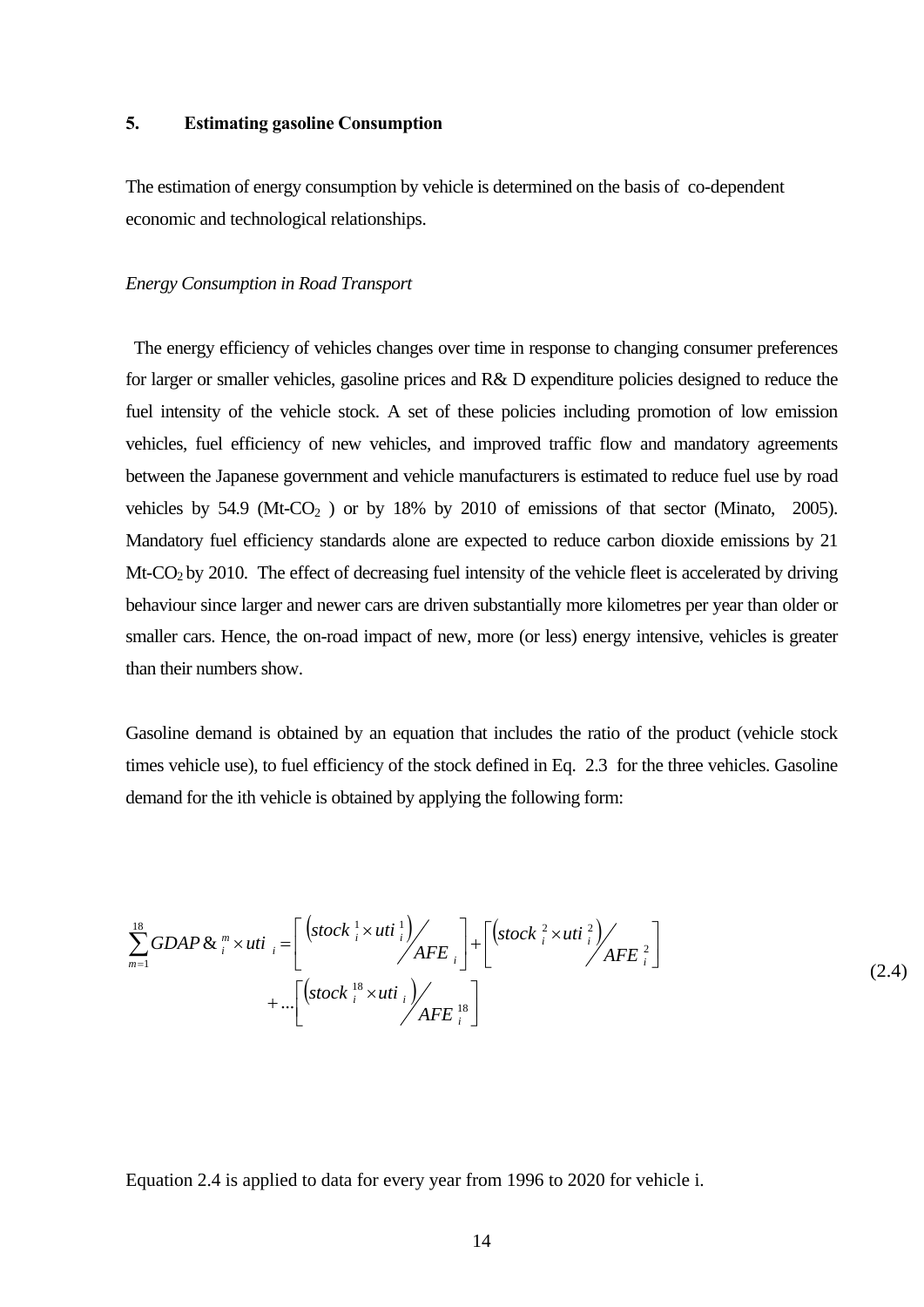And gasoline demand for the whole period is calibrated as:

$$
GDAP \&_{it} = \frac{PbstockH_{it} \times Uti_{it}}{AFE_{it}} \tag{2.5}
$$

In Eq. 2.5 the gasoline demand of vehicle i at year year t is determined.

Where,

| GDAP&    | $=$ calibrated gasoline demand by private vehicles (TERAJOULES);                  |
|----------|-----------------------------------------------------------------------------------|
| Pbstockh | = stock per household (VEHICLE STOCK/HOUSEHOLD) of ith vehicle;                   |
| Uti      | $=$ utilization of ith vehicle (KM/VEHICLE);                                      |
| AFE      | $=$ estimated fuel efficiency of ith vehicle (KM/LITRE per vehicle); estimated in |
| eq. 2.3. |                                                                                   |

(t=1980,…,2003); (i= vehicles types).

Eq. 2.5 includes the vehicle stock and household effects and behaviour of drivers. We predict each of the variables of Eq. 2.5 to the year 2020. *Small cars gasoline Demand* 

The estimation of small cars gasoline demand is conducted similarly.

**6.** Forecasting gasoline demand by vehicle type

 Using numerical results from Eqs. 1 through 2.5 together with estimates of several regressions projections are generated for gasoline demand of each of the three vehicles types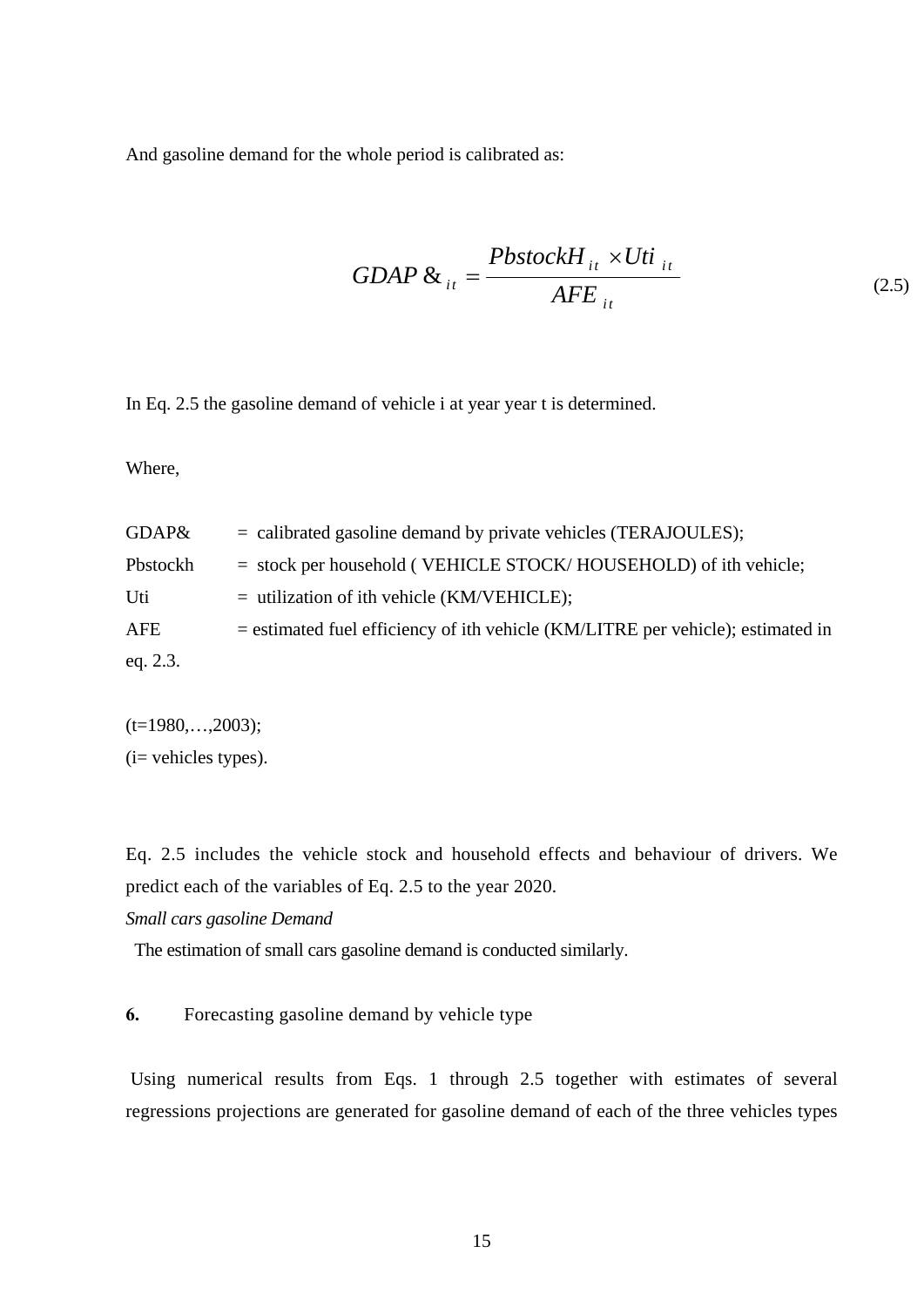for 2003-2020 period.<sup>[10](#page-15-0)</sup> Projections of gasoline demand contained in Figure 6 for a BaU scenario.

The projections require a number of assumptions on:

- 1. Household income (using published forecasts by IEEJ (2006);
- 2. vehicle stock and use;
- 3. vehicle efficiency;
- 4. vehicle ownership;
- 5. Number of drivers per household.

We generate 2 cases in the projection: a fuel efficiency improvement (FEI) case and frozen fuel efficiency (2002 level) (FFE) case. The FFE case is an assumption on policy failure, or an assumption that new car fuel efficiency (subject to Government regulation, manufacturer behaviour) is not going to improve in the projection period. Tables 4 and 5 show the assumptions and outcomes.

In the FEI case the model shows that the effect of including fuel efficiency improvements shifts (BaU GDP and High GDP) the demand for gasoline downwards with visible effects on gasoline demand compared to frozen fuel efficiency case (Table 5). For example, in a BaU case which assumes an improvement in fuel efficiency of 1% per year for the three vehicles, the exercise concludes that gasoline demand of standard vehicles increases by only 0.04% from 2002 to 2020 ; by 1.08% p/year for small vehicles and by a 2.6% for mini vehicles. Under high oil price scenario gasoline demand of standard vehicles decreases by 0.4% from 2004. In contrast to the FEI case, in the FFE case with car fuel efficiency fixed at 2002 level, gasoline demand grows by 0.83 %/pa by (2004-2020 for total gasoline demand for the three vehicles. In this scenario high GDP growth leads to a growth of 1.5 % pa. in gasoline demand (Table 5). Further, the model can explain the effects of raising the average fuel efficiency of three types of vehicles (in the FEI case, BaU GDP) in 0.16 km/litre increments up to 16.7 km/l by 2020,. In all scenarios no rebound effect is assumed since vehicle utilization is flat. *The rebound effect is the increase in kilometres driven given a decrease in the cost per kilometer, in turn, led by*  declines in gasoline prices (Greening, 2000, pp.394). In the scenarios the rebound in gasoline demand is neglected because it is believed that utilization will not increase following an increase in gasoline prices.

1

<span id="page-15-0"></span> $10$  The coefficients are available from the author.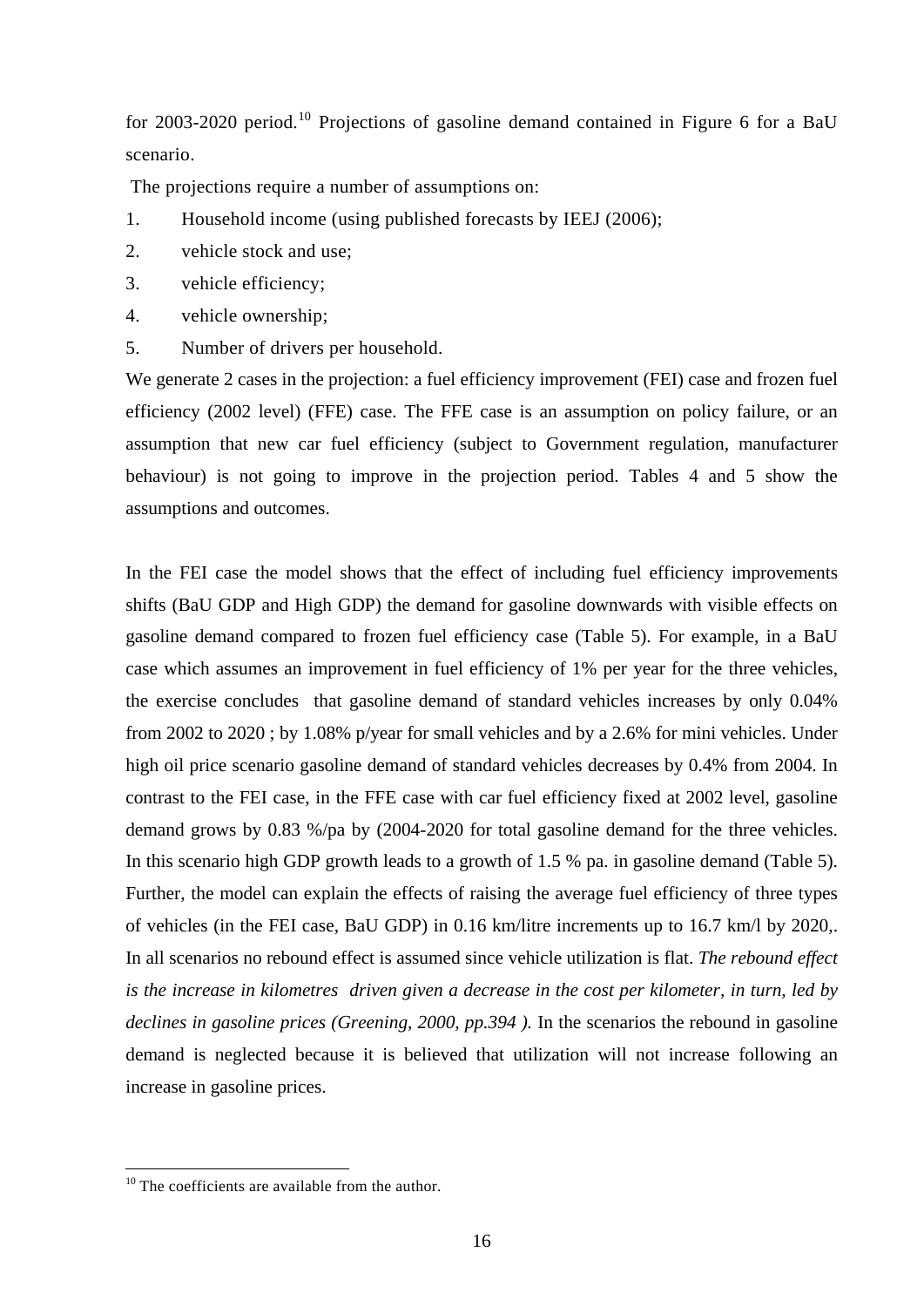

In most scenarios the bulk of gasoline demand savings is led by small vehicles rather than by standard vehicles, since the former account for the largest share of gasoline consumption. How does our forecast compare to projections shown in Table 6? Our forecasts differ from the IEEJ, 2006) mainly on:

- Vehicle stock assumptions.
- *Vehicle sales and GDP*
- *Household effects on vehicle sales*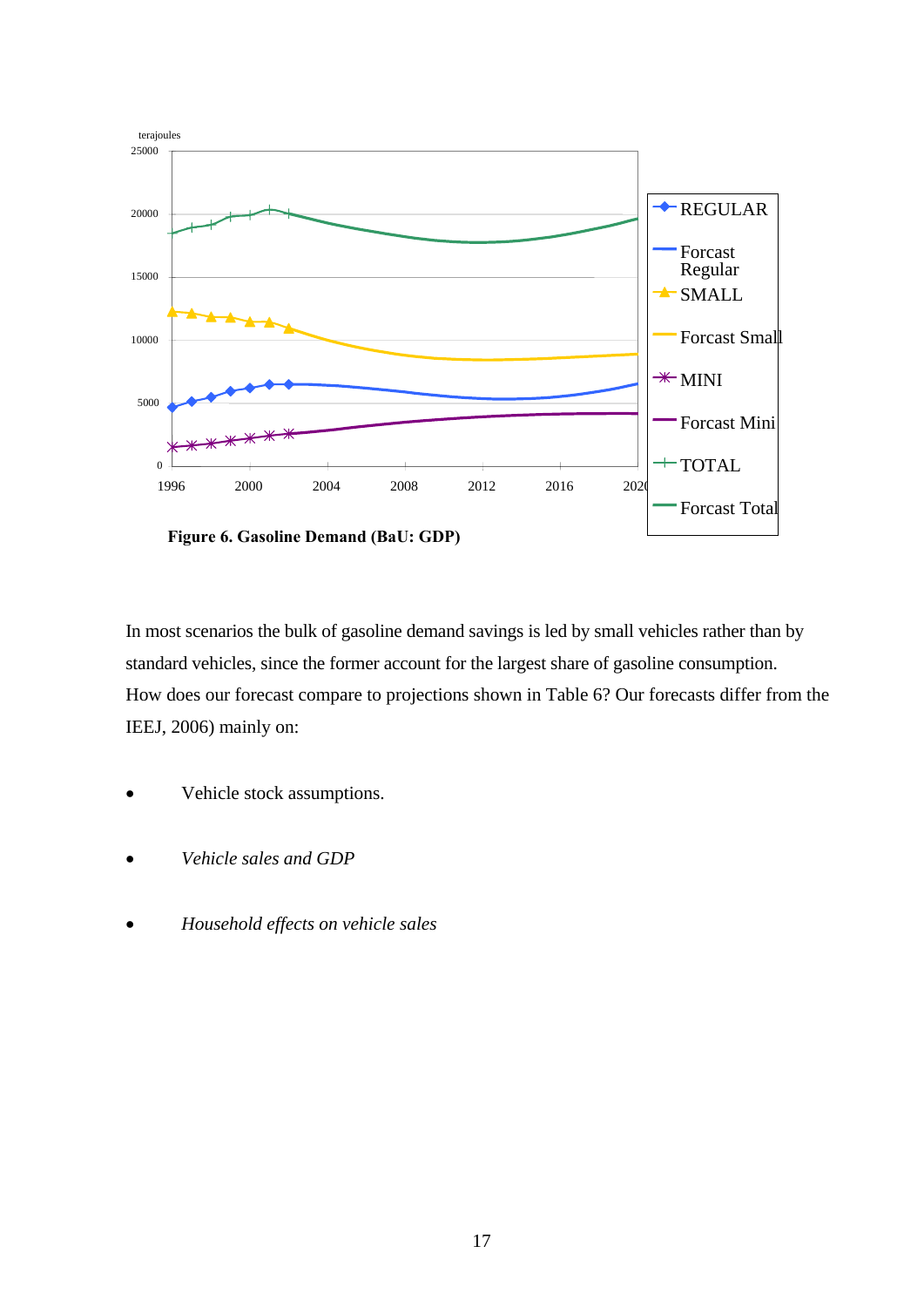|                              | <b>BaU</b> $(\%$ | High growth $(\%$ pa) |  |
|------------------------------|------------------|-----------------------|--|
| <b>GDP</b> growth            | 1.3              | 2.5                   |  |
| <b>No. Drivers</b>           | 0.6              | 0.6                   |  |
| Source: for GDP IEEJ (2006). |                  |                       |  |

**Table 4. Scenario assumptions for gasoline demand to the year 2004-2020** 

# **Table 5. Scenario comparisons for gasoline demand to the year 2004-2020 (this Study)**

|                                                          | <b>Fuel efficiency</b><br>(km/l) by $2020*$ | <b>Gasoline demand</b><br>2004-2020 (% pa) |
|----------------------------------------------------------|---------------------------------------------|--------------------------------------------|
| <b>No Fuel efficiency</b><br>Improvement<br>(BaU GDP)    | $2002$ level                                | 0.83                                       |
| <b>Fuel efficiency</b><br>Improvement 1% pa<br>(BaU GDP) | 16.65                                       | 0.11                                       |
| No Fuel efficiency change<br>(high GDP growth)           | 13.92                                       | 1.51                                       |
| <b>Fuel efficiency change</b><br>(high GDP growth)       | 16.65                                       | 0.77                                       |

Notes: Base year for GDP: 2004 (IEEJ, 2006). The projections for GDP are given in Table 4. **\***Fuel efficiency of the entire vehicle stock is sales weighted (See equation 2.3); the METI has not yet set standards beyond 2010. In some scenarios fuel efficiency levels are kept constant to 2020. The fuel efficiency level is not directly comparable to official policy targets since numbers are weighted by sales.

# **Table 6. Scenario comparisons for gasoline demand to the year 2004-2020**

|                    | IEEJ Study* $(\%$ pa) | This study $(\%$ pa) |
|--------------------|-----------------------|----------------------|
| Reference          | $-0.60\%$             | 0.11%                |
| High growth        | $-0.36\%$             | 0.77%                |
| <b>High prices</b> | $-0.57\%$             | $-0.40\%$            |

**f**∗Base year : 2004 (IEEJ, 2006). In high price scenario oil prices reach 50 US\$/barrel (real term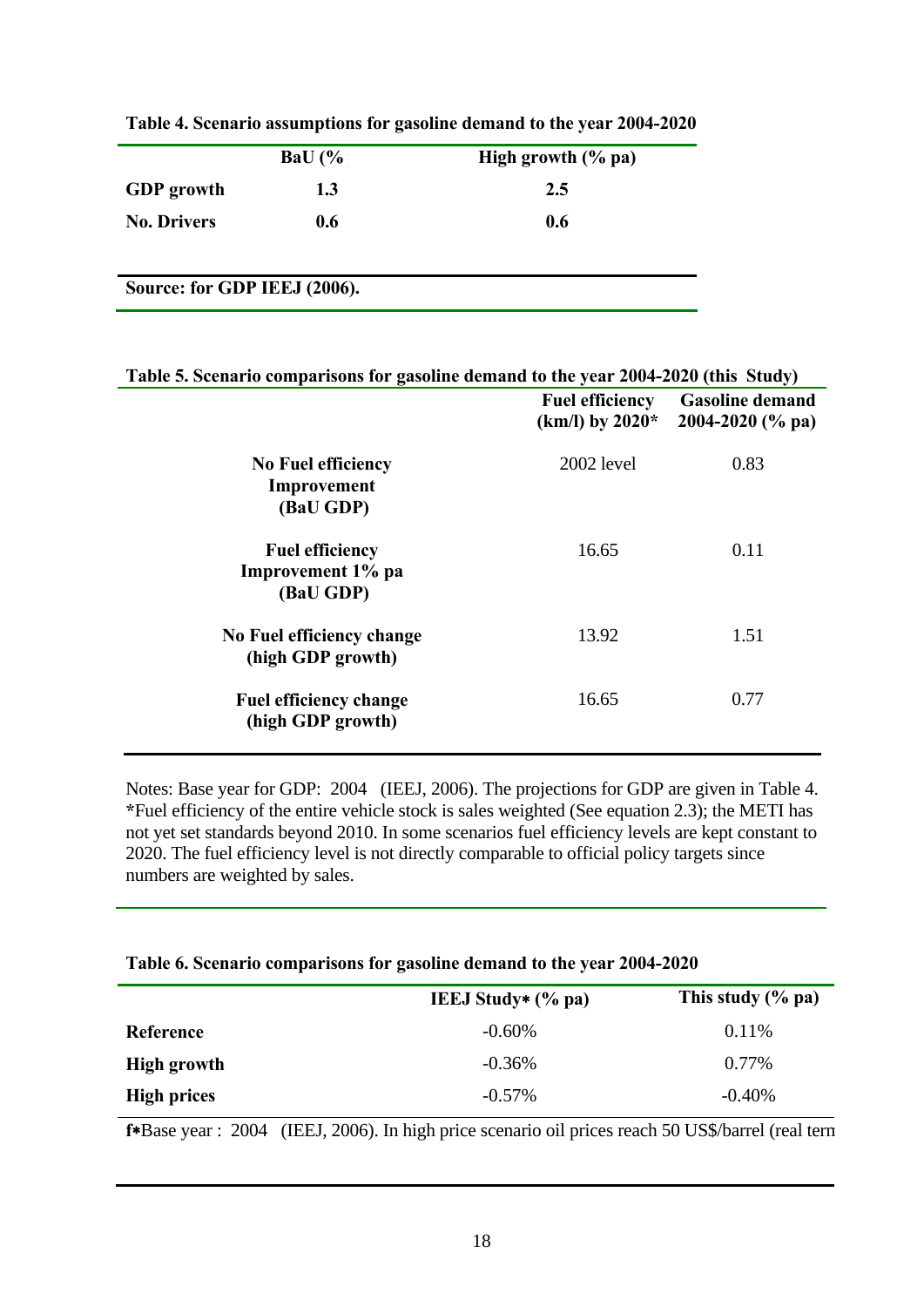# **Conclusion**

The rapid growth in the stock of Japanese private vehicles has increased the demand for gasoline, which has not decreased since 1987. Therefore predicting gasoline demand is essential to foresee future oil requirements of the Japanese economy. We have identified key historical relationships impacting on gasoline demand thus allowing an approach involving changes in vehicle stock and fuel efficiency rather than building a single equation model using a deterministic trend in modelling gasoline demand as others do.

The three key empirical models developed here rely on economic conditions before and after an economic boom and an energy crisis. From a methodological view our car stock approach incorporates capital stock characteristics into the gasoline demand model with the inclusion of supply curve to capture the surviving car stock. By including the car stock variable and demographic changes we improved the validity of the model's results, as well as the accuracy of gasoline demand projections.

In order to accurately project gasoline demand the real level of vehicle fuel efficiency is estimated to explain this demand. New car fuel efficiency was adjusted with car market trends and found to be well (17% in 1978 to 35% in 2002) above weighted fuel efficiency. Gasoline demand is modeled under several scenarios. Under fuel efficiency improvements gasoline demand could grow by 0.11% pa. in 2004-2020. In the absence of improving efficiency demand could increase to 0.83% pa. in that period.

This research should be extended to examining how the diffusion of luxury, suv's and mini cars affect the overall fleet fuel efficiency and growth in gasoline demand. The research should also examine consumer choice of vehicles since such choices will impact on the future level of vehicle fuel efficiency shaping the evolution of gasoline demand in the next decades.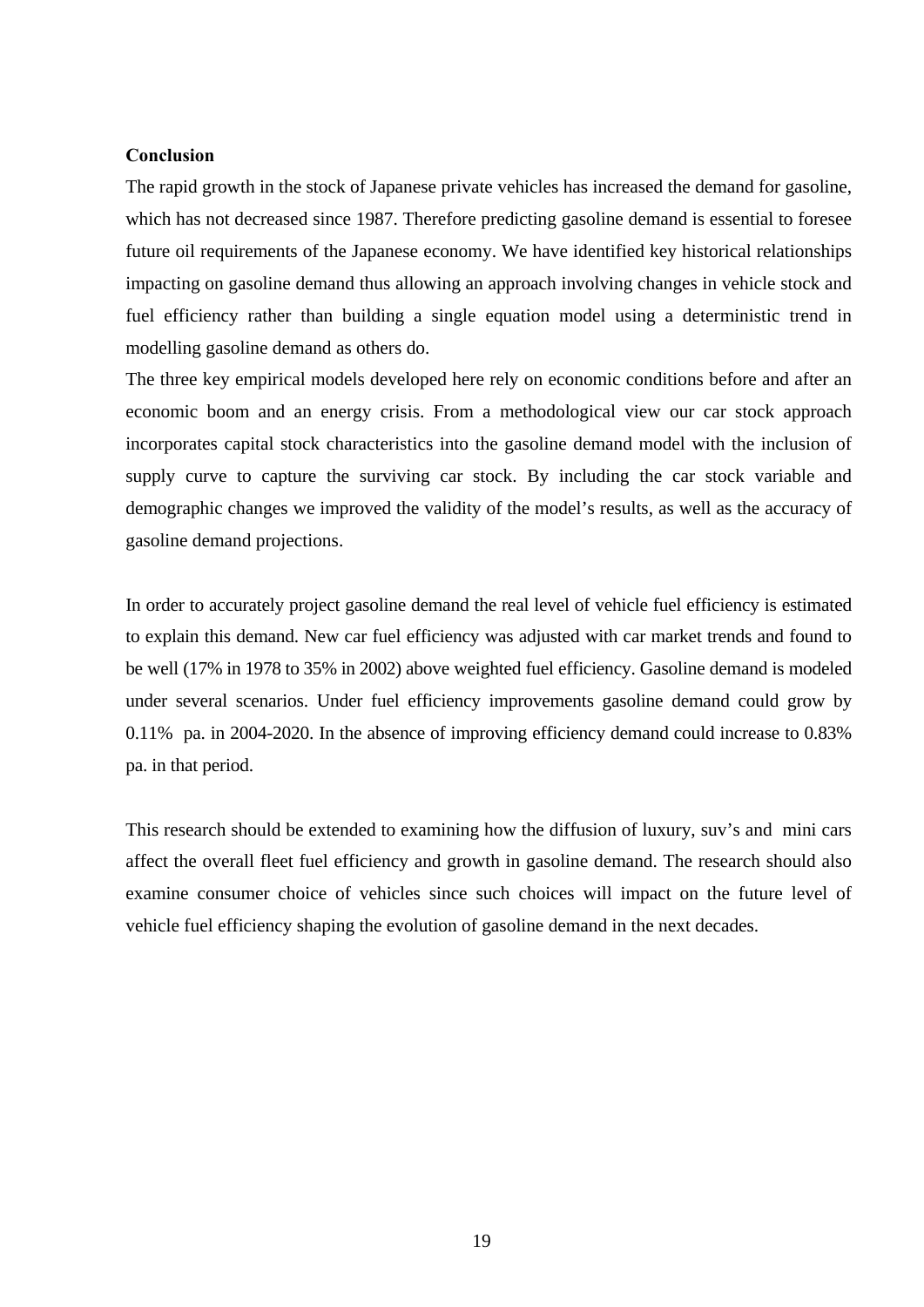

Fig. 6. Model for forecasting gasoline demand of Japan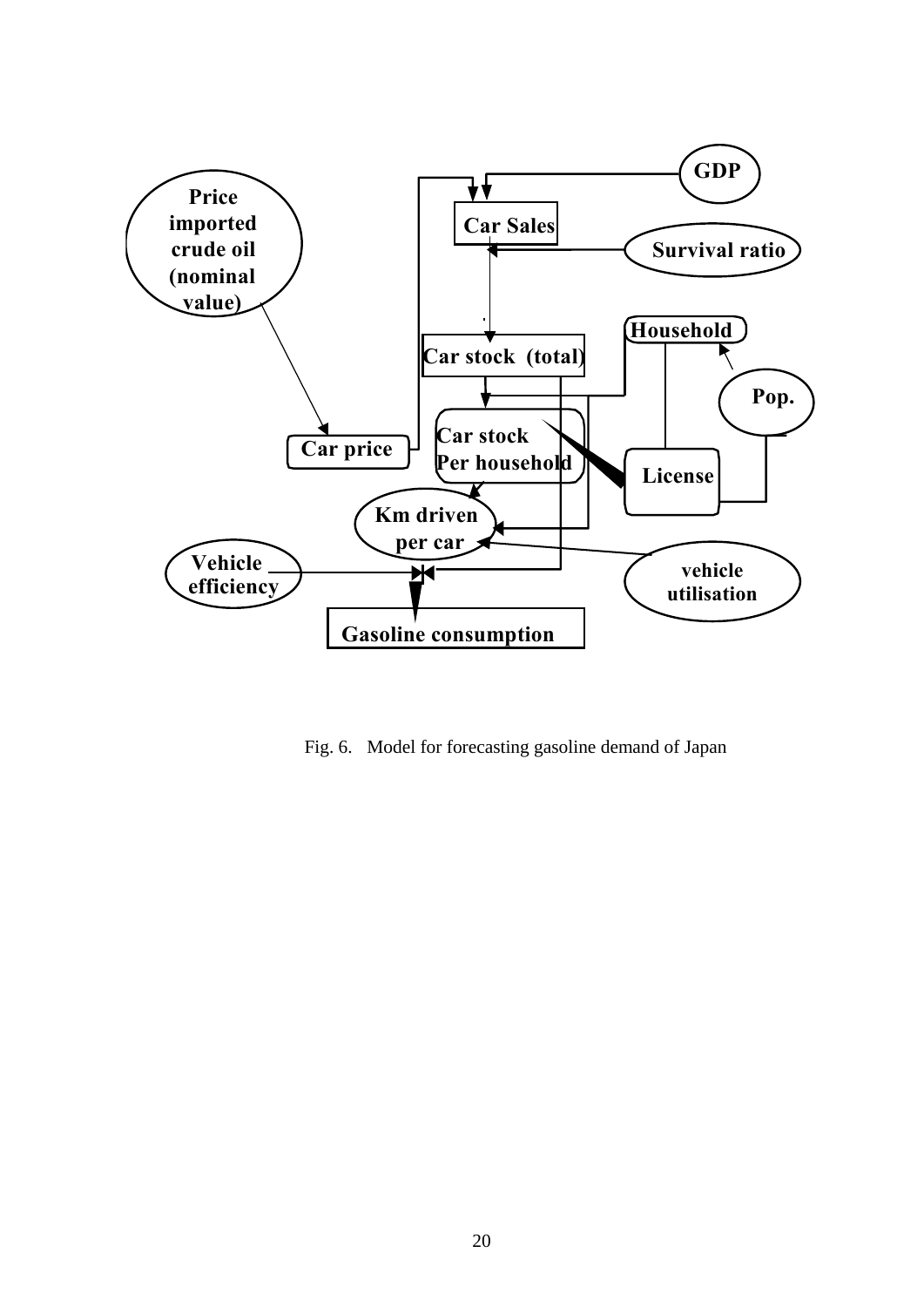# **APPENDIX 1**

# **Table 1. List of variables**

|                 | <b>Variable</b>                                 | Unit               |
|-----------------|-------------------------------------------------|--------------------|
| H <sub>I</sub>  | Household income                                | proportion         |
| H               | Household                                       | millions           |
| <b>LICH</b>     | Licence per household                           | proportion         |
| <b>CFIOP</b>    | Oil price                                       | US\$/barrel        |
| CR              | Yen to dollar exchange rate                     | ratio              |
| <b>ANR</b>      | Sales standard vehicle                          | 1000               |
| <b>ANS</b>      | Sales small vehicle                             | 1000               |
| <b>ANM</b>      | Sales mini car vehicles                         | 1000               |
| <b>AST</b>      | Total car holdings                              | 1000               |
| <b>ASTH</b>     | Vehicle per household                           | ratio              |
| <b>MSR</b>      | Actual Mileage regular and small vehicles KM    |                    |
| <b>MM</b>       | Mileage of mini vehicles                        | KM.                |
| RE              | Fuel Efficiency new regular vehicle             | Km/l               |
| RS              | Fuel Efficiency new small vehicle               | Km/l               |
| RM              | Fuel Efficiency new mini vehicle                | Km/l               |
| D <sub>1</sub>  | Dummy variable for new tax year                 |                    |
| GDAP&           | Estimated gasoline demand for vehicle i         | <b>TERA JOULES</b> |
| <b>RED</b>      | Regular                                         | 1000/HOME          |
| <b>PBSTOCKH</b> | Vehicle stock/household                         |                    |
| <b>ASTOCK</b>   | Transport Vehicle. Stock                        | <b>MILLIONS</b>    |
|                 | <b>Actual Vehicle stock</b>                     | <b>MILLIONS</b>    |
| <b>SURSTOCK</b> | Surviving vehicle stock                         | 000 vehicle        |
| γ               | Survival rate of Vehicles (by Age of vehic Rate |                    |
| <b>EFF</b>      | New Vehicle Fuel Efficiency (vehicle typ KM/L   |                    |
| <b>TAEFF</b>    | New Vehicle Fuel Efficiency (all vehicles, KM/L |                    |
|                 | Vehicle Fuel Efficiency (actual)                | KM/L               |
| <b>WFE</b>      | Fuel Efficiency weight factor (                 | KM/L               |
| <b>AFE</b>      | Fuel Efficiency (adjusted) by vehicle type KM/L |                    |
| Uti             | Kilometers per vehicle                          | 1000 km/L          |
| m               | Index for vehicle age                           | $1-18$ years       |
| $\mathbf{i}$    | Index of vehicle types: standard, small and 1-3 |                    |
| $t-1$           | Previous year                                   |                    |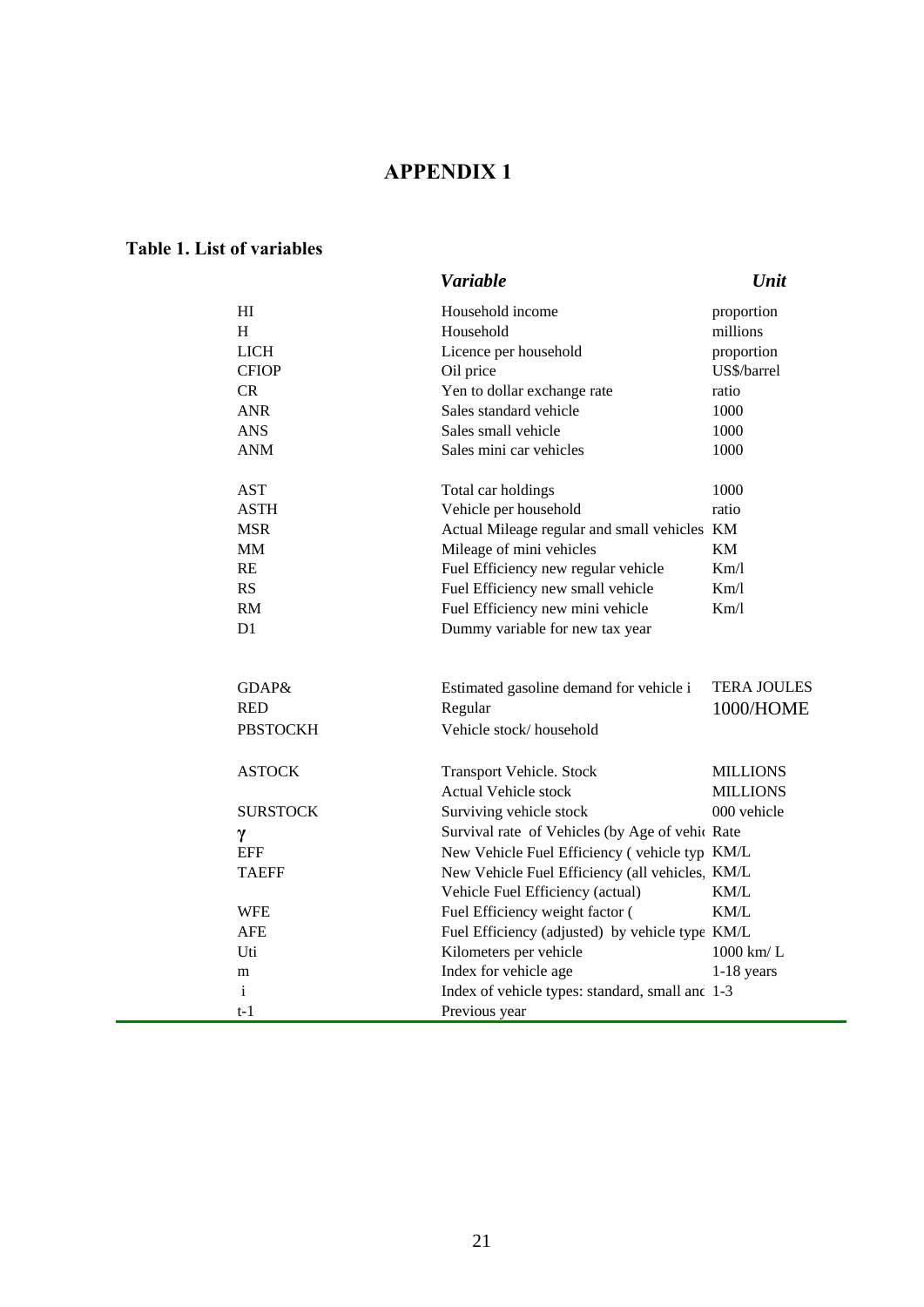#### **Acknowledgements**

Supported by the European Commission: EU-Marie Curie Fellowships 2005-2007 6th Framework Programme. The opinions expressed in the article pertain to the author. The author is solely responsible for the information communicated, published or disseminated and it does not represent the opinion of the Community and the Community is not responsible for any use of the data that appears therein.

#### **References**

Arima J. (2000) The top runner program. Workshop on Best Practices and Measures, 11-13 April 2000, Copenghagen.

- Berkovec, J. 1985. New car sales and used car stocks: A model of the automobile market. Rand Journal of Economics, 2 (16), 195-294
- BP Statistical Review of World Energy (2005) available at: *[www.bp.com/statisticalreview](http://www.bp.com/statisticalreview)*
- ECCJ (2005) "What is the top runner programme?" available at: *[www.enecho.meti.go.jp,](http://www.enecho.meti.go.jp/)* Agency of Natural Resources and Energy, (Japan).
- Gately, D. 1990. The US demand for highway travel and motor fuel. The Energy Journal, 3 (11), 59-72
- Greene, D.L. (1990). "CAFE OR PRICE? An Analysis of the Effects of Federal Fuel Economy Regulations and Gasoline Price on New Car MPG, 1978-89," *The Energy Journal*, vol. 11, no. 3, September.
- Greening L., Greene D., and Difiglio C. Energy efficiency-the rebound effect- a survey.
- Energy policy 28, pp.-389-401.
- Hunt, l., Ninomiya, Y. 2003. Unravelling trends and seasonality: a structural time series analysis of transport oil demand in the UK and Japan. The Energy Journal 63-92, 3 (24)
- Johnstone, N. 1995. Modelling passenger demand, energy consumption and pollution emissions in the transport sector. Department of Applied Economics, WP amalgamated series No. 9527, University of Cambridge
- Johansson, O., Schipper L., 1997. Separate estimations of vehicle stock mean fuel intensity and mean annual driving distance. Journal of Transport Economics and Policy 3 (31), 277- 292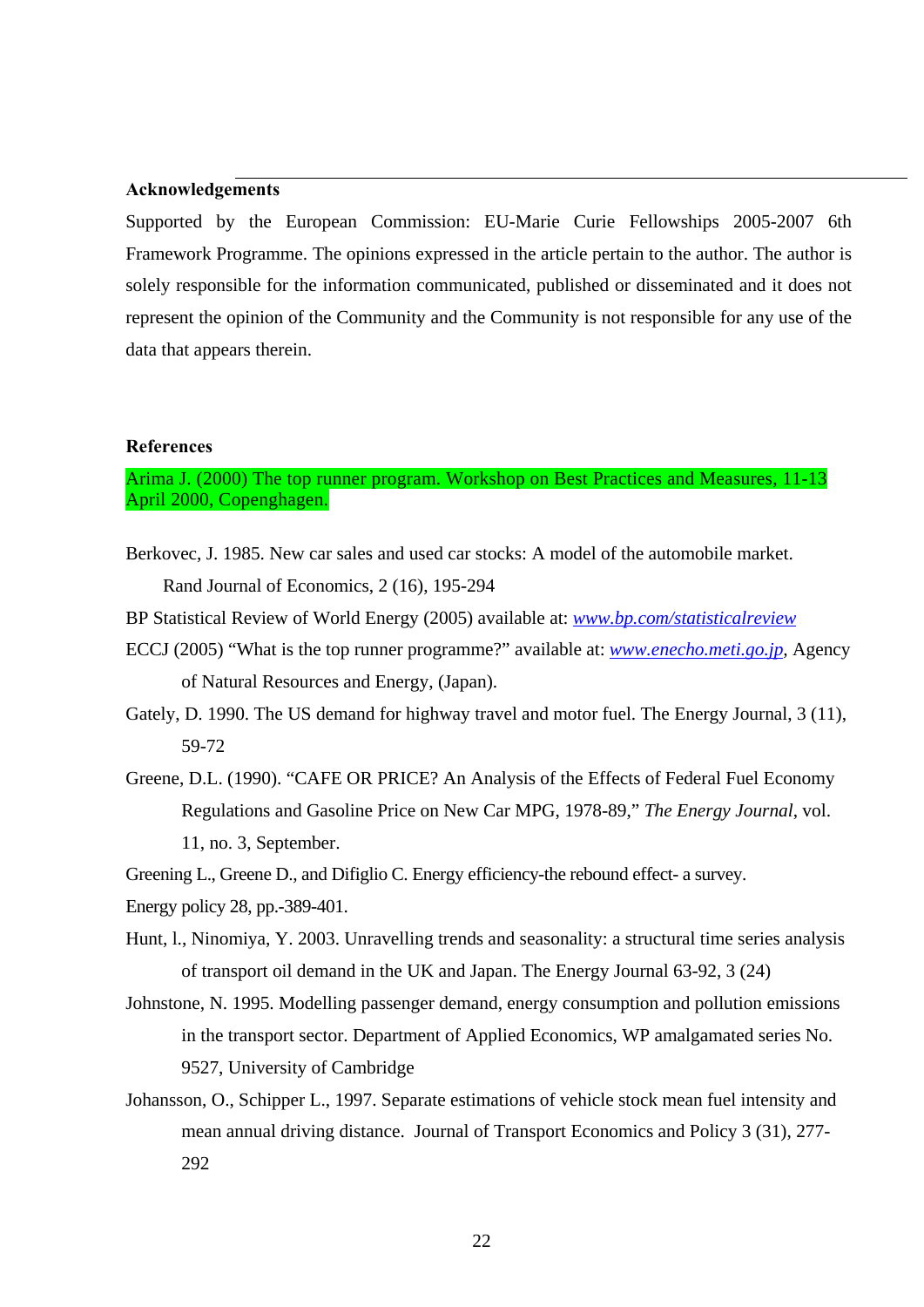Minato K. (2005) Fuel economy and clean vehicles promotion policies in Japan. Japan Automobile Research Institute. Presentation November, 10.

Oak Ridge National Laboratory. Transportation Energy Data Book Edition 24. Report prepared by Davis C. and Diegel S.W. Center for transportation analysis and Engineeering science and technology division. Dec. 2004 . US DOE AC05-00OR22725. Mannering, F., Winston C. 1985. A dynamic empirical analysis of vehicle ownership and utilisation. Rand Journal of Economics, 2 (16), 215-236,

Sakaguchi, T. 2000. Influence for fuel efficient motor vehicles on gasoline demand for individual user owned passenger cars. Energy Policy 895-903 (Communication)

Schmalensee, R., Stoker, T.M 1999. Household gasoline demand in the United States.

Econometrica, 3 (67), 645-662,

**The basic framework: the data on transportation energy consumption, economic data:** References [Data sources]

A. Institute of Energy Economics, Japan (2003, 2005) Handbook of *Energy Economics and Statistics, EDMC*.

B. Japan Automobile Manufacturers Association (JAMA), *Jidousha Guidebok.* 

C. Japan Statistical Association, *Kouri Bukka Toukei Chousa Nennpou (Annual Report on the Retail Price Survey), http://www.jstat.or.jp/index.html*.

D. Japan Statistical Bureau, *Bukka Shisuu Nennppou (Consumer Price Index (CPI))*, *http://www.stat.go.jp/data/cpi*/

E. Japan Automobile Manufacturers Association (JAMA), *Sekai Judousha Toukei, World Automobile Statistics.*

F. Automobile Business Association of Japan and Nikkan Jidousha Shinbun Sha (eds), *Jidousha Nennkann Handbook*.

G. MLIT, Ministry of Land, Infrastructure and Transport (2002*) Waga Kuni no Jidousha Hoyuu Doukou (Japanese Car Ownership Trends).*

H. Land, Infrastructure and Transport, *Jidousha Yusou Toukei Nennpou (Annual Automobile Transportation Statistics), http://www.mlit.go.jp/english/index.html*

National Institute of Population and Social Security Research. Population projections available at: http://www.ipss.go.jp/index-e.html